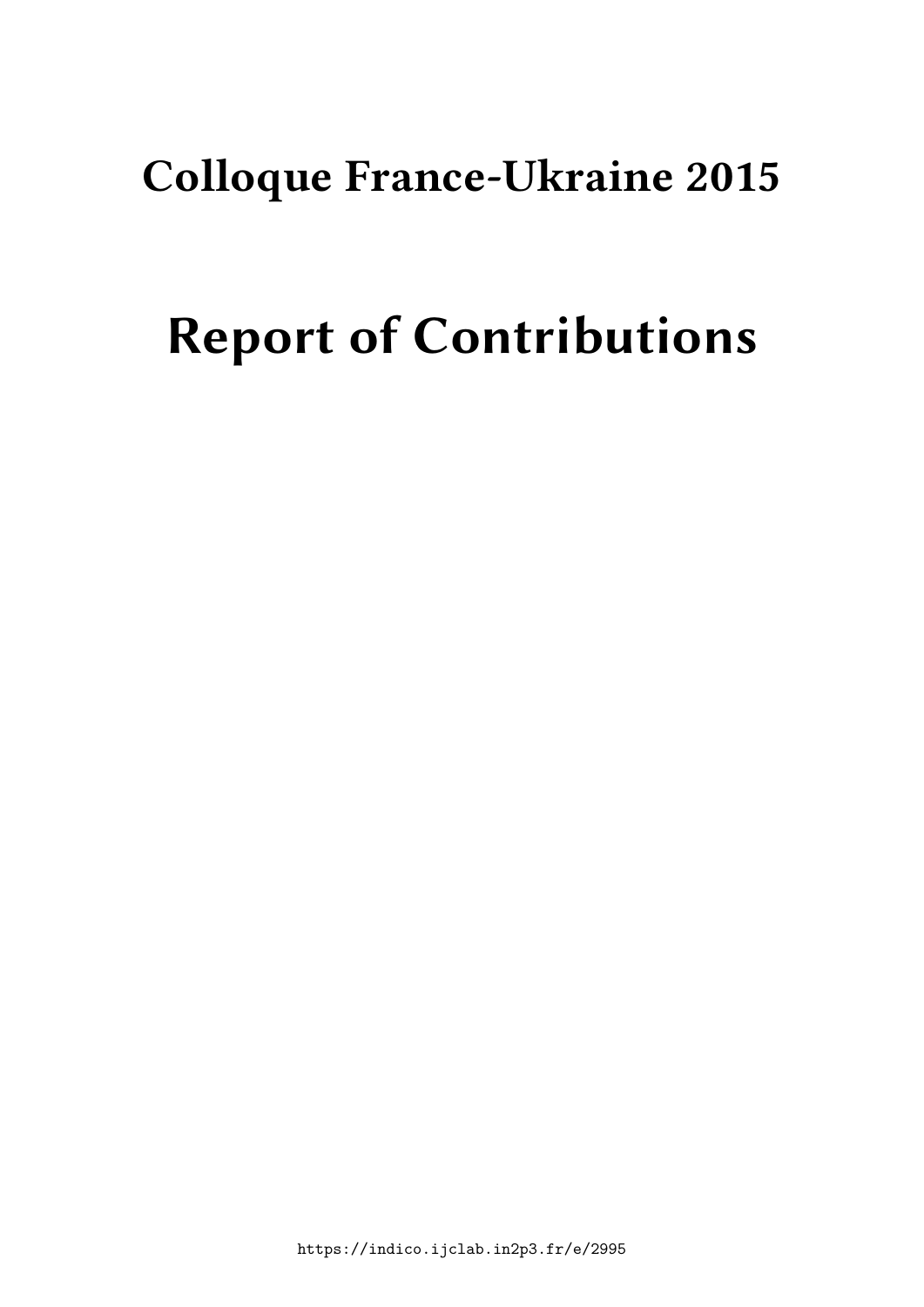Contribution ID: 0 Type: not specified

#### **Nikolai F. Shulga (KIPT and KNU): Quantum effects at radiation by ultrarelativistic electrons in long undulator and at scattering in ultrathin crystals**

*Thursday, October 15, 2015 9:30 AM (30 minutes)*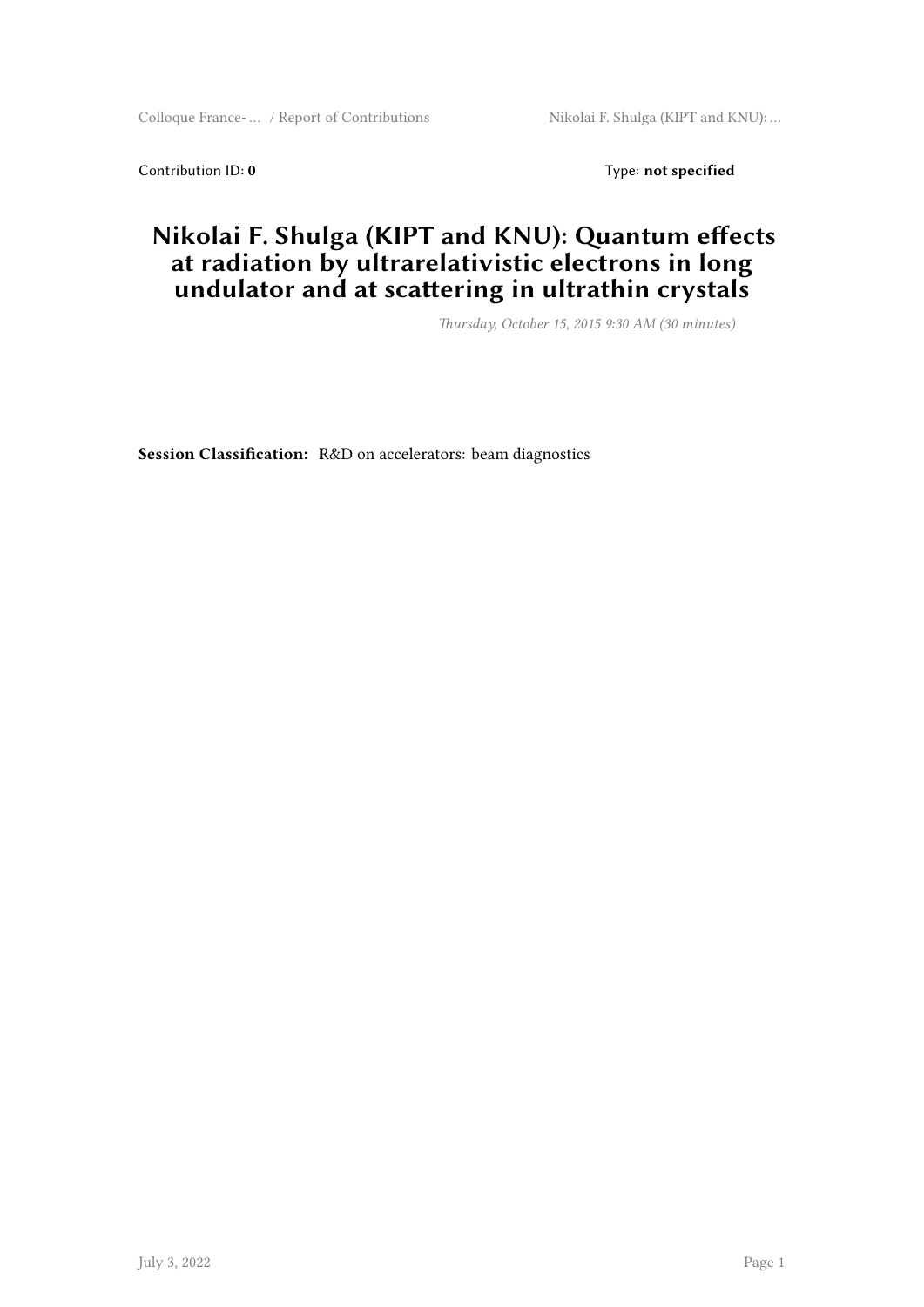Colloque France- ... / Report of Contributions Sergii V. Trofimenko (KIPT), Ioniz ...

Contribution ID: 1 Type: **not specified** 

#### **Sergii V. Trofimenko (KIPT), Ionization loss and transition radiation processes by high-energy 'half-bare' electron**

*Thursday, October 15, 2015 10:25 AM (15 minutes)*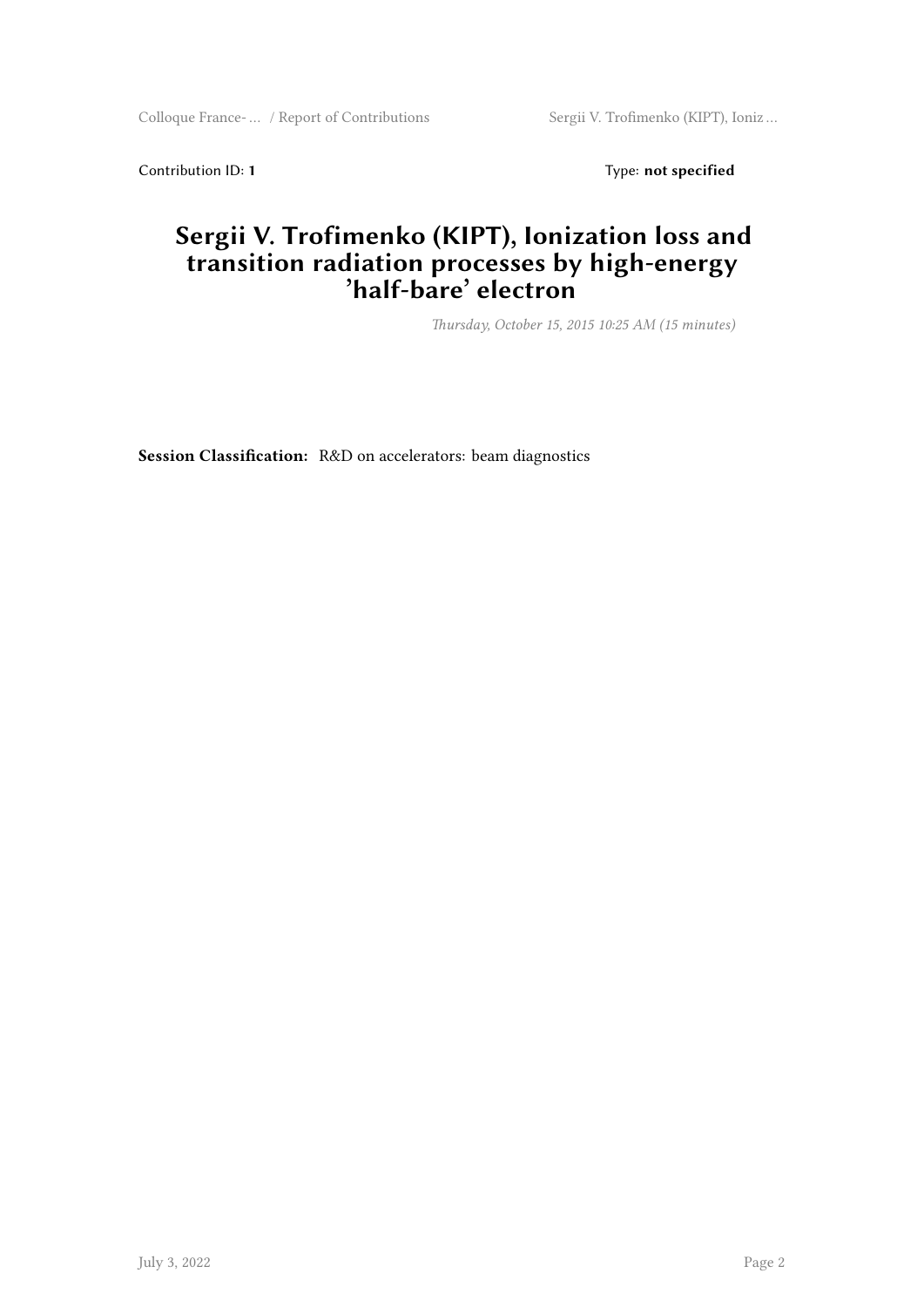Contribution ID: 2 Type: **not specified** 

#### **Sergii P. Fomin (KIPT), Computer simulation of high energy charged particle passage through aligned crystals**

*Thursday, October 15, 2015 10:00 AM (15 minutes)*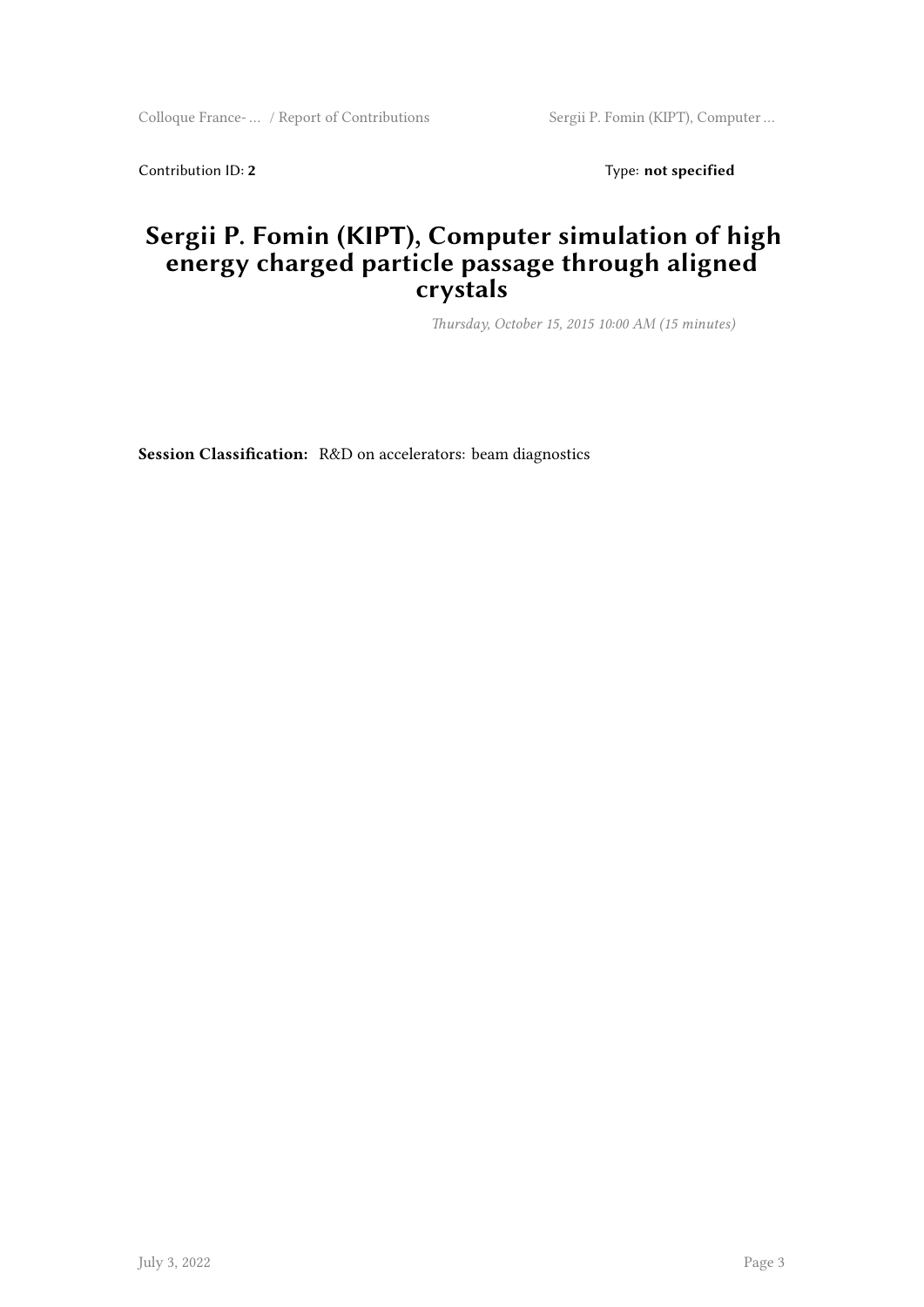Contribution ID: 3 Type: **not specified** 

#### **Angeles Faus-Golfe (LAL), Electron beam uses and applications in ThomX**

*Thursday, October 15, 2015 10:40 AM (15 minutes)*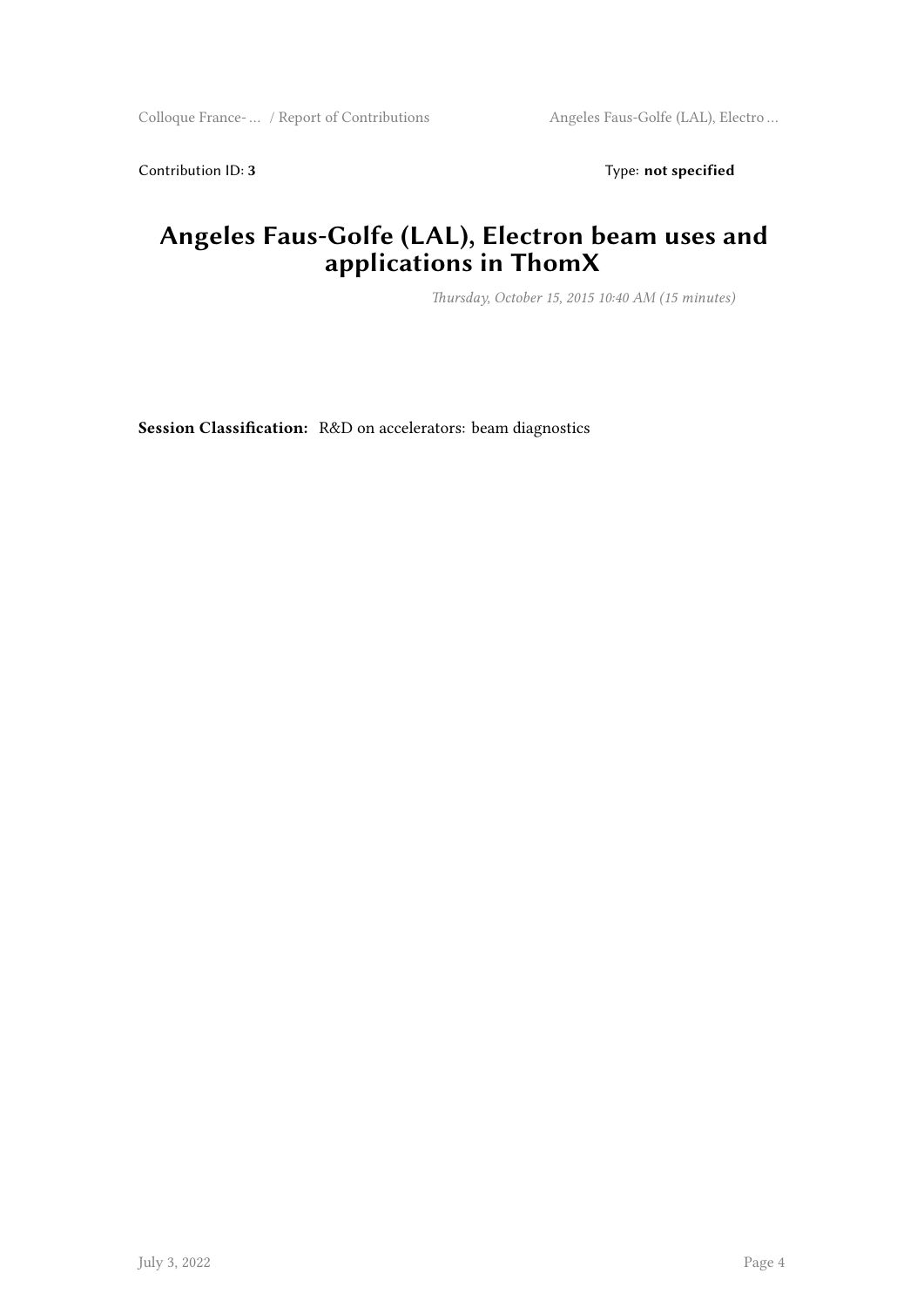Colloque France- … / Report of Contributions Achille Stocchi, Introduction

Contribution ID: 4 Type: **not specified** 

## **Achille Stocchi, Introduction**

*Thursday, October 15, 2015 9:15 AM (15 minutes)*

**Session Classification:** Introduction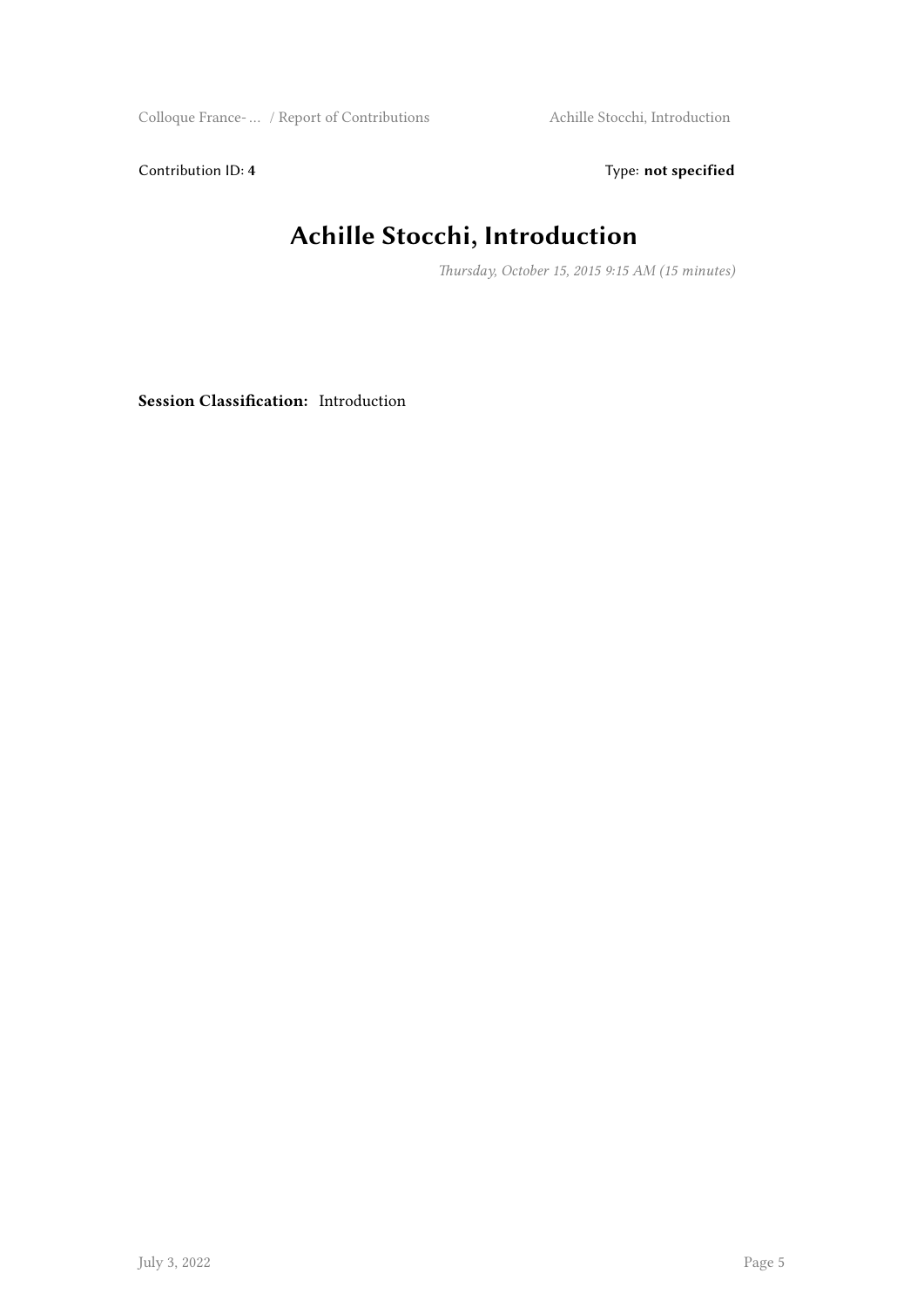Contribution ID: 5 Type: **not specified** 

## **Daniil Brzhechko (TSNUK), UA9 – slow extraction**

*Thursday, October 15, 2015 11:10 AM (10 minutes)*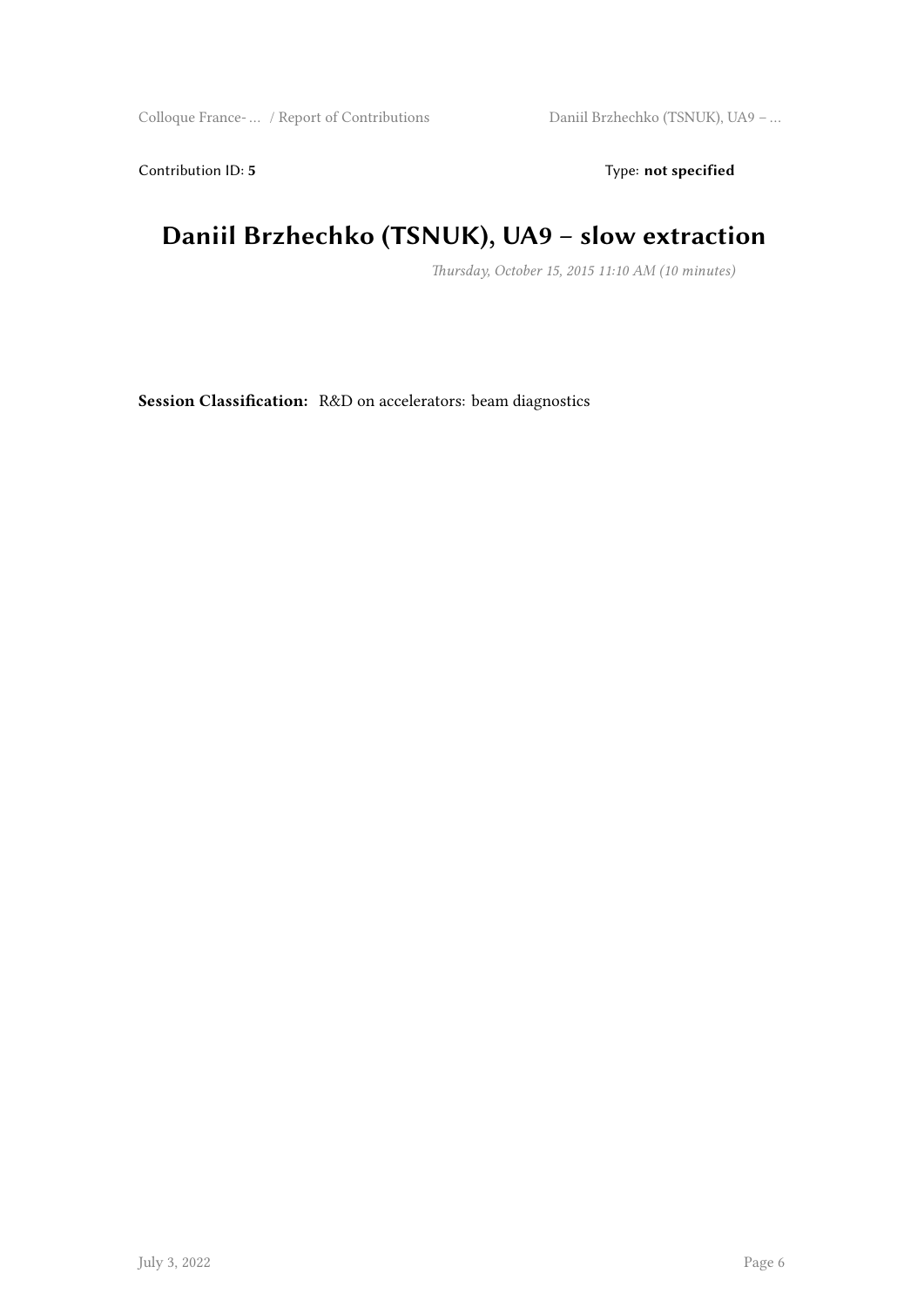Contribution ID: 6 Type: **not specified** 

#### **Vasyl Drozd (TSNUK), Installation and test of the Fiber Beam Loss Monitor at PHIL**

*Thursday, October 15, 2015 11:20 AM (10 minutes)*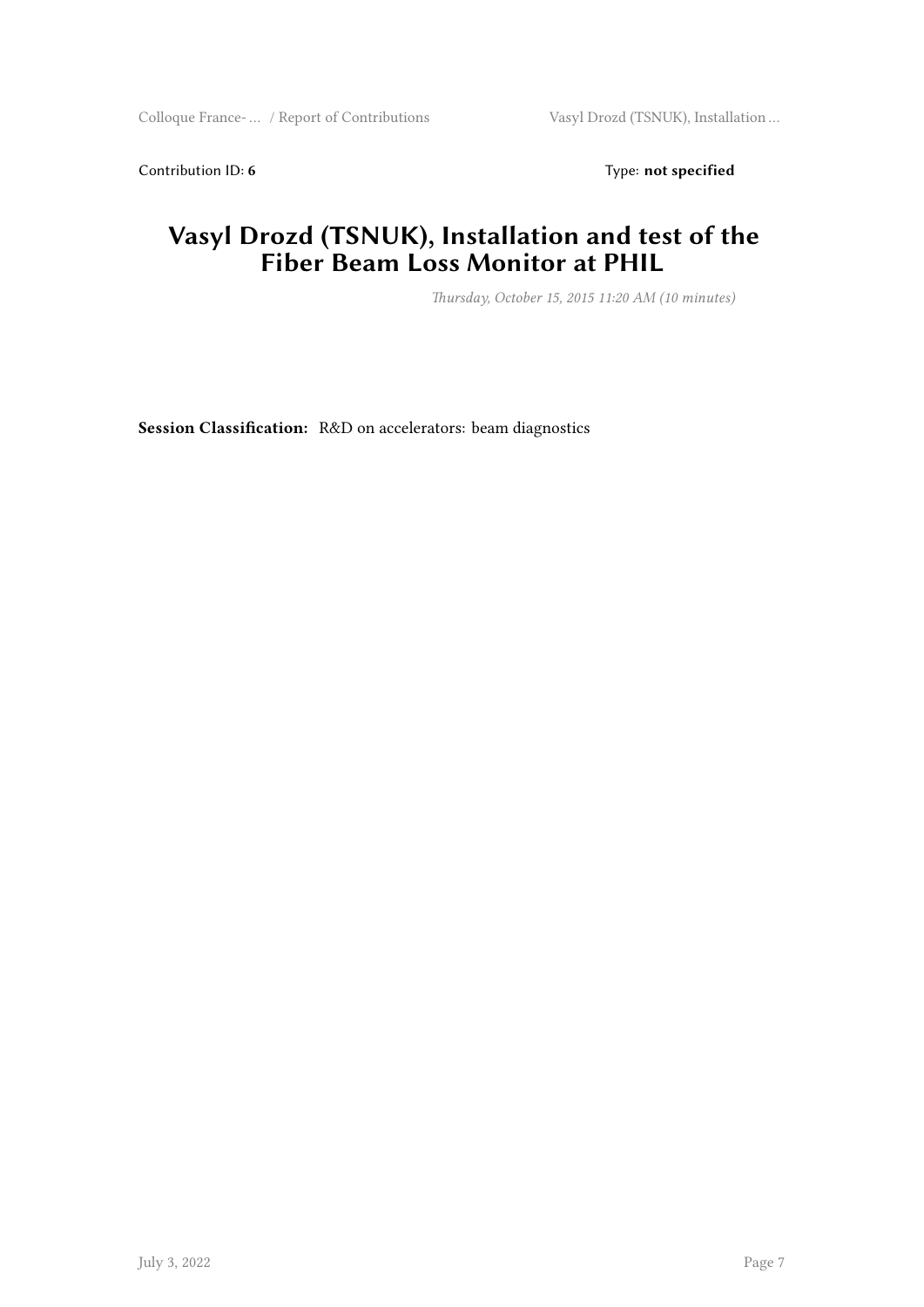Contribution ID: 7 Type: **not specified** 

## **Nicolas Delerue (LAL), Smith-Purcell radiation**

*Thursday, October 15, 2015 11:30 AM (10 minutes)*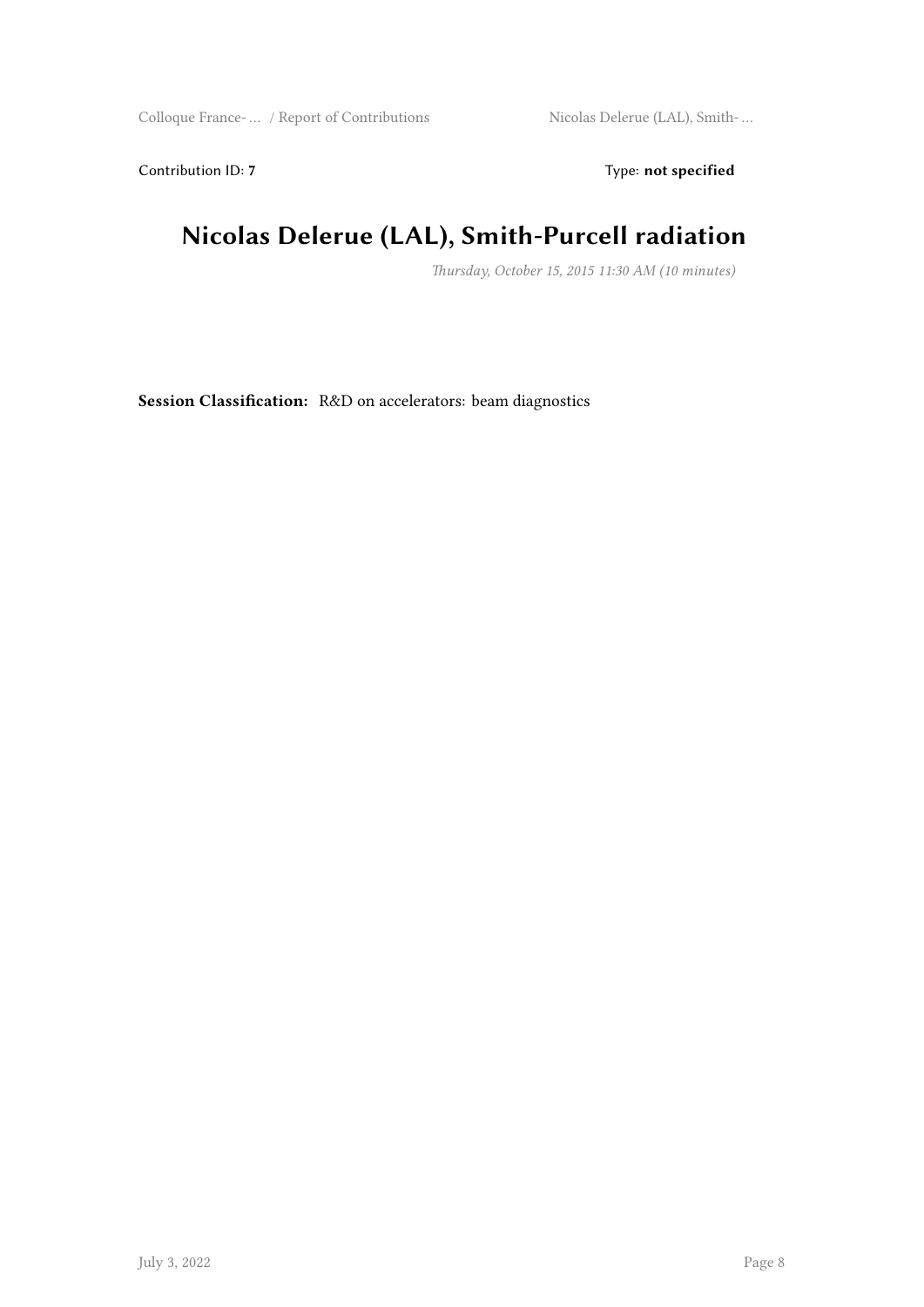Colloque France- … / Report of Contributions Valery M. Pugatch (KINR), Hybrid …

Contribution ID: 8 Type: not specified

#### **Valery M. Pugatch (KINR), Hybrid and Metal Microdetector Systems for measuring spatial and time distribution of the charged particles and X-rays beams**

*Thursday, October 15, 2015 11:55 AM (15 minutes)*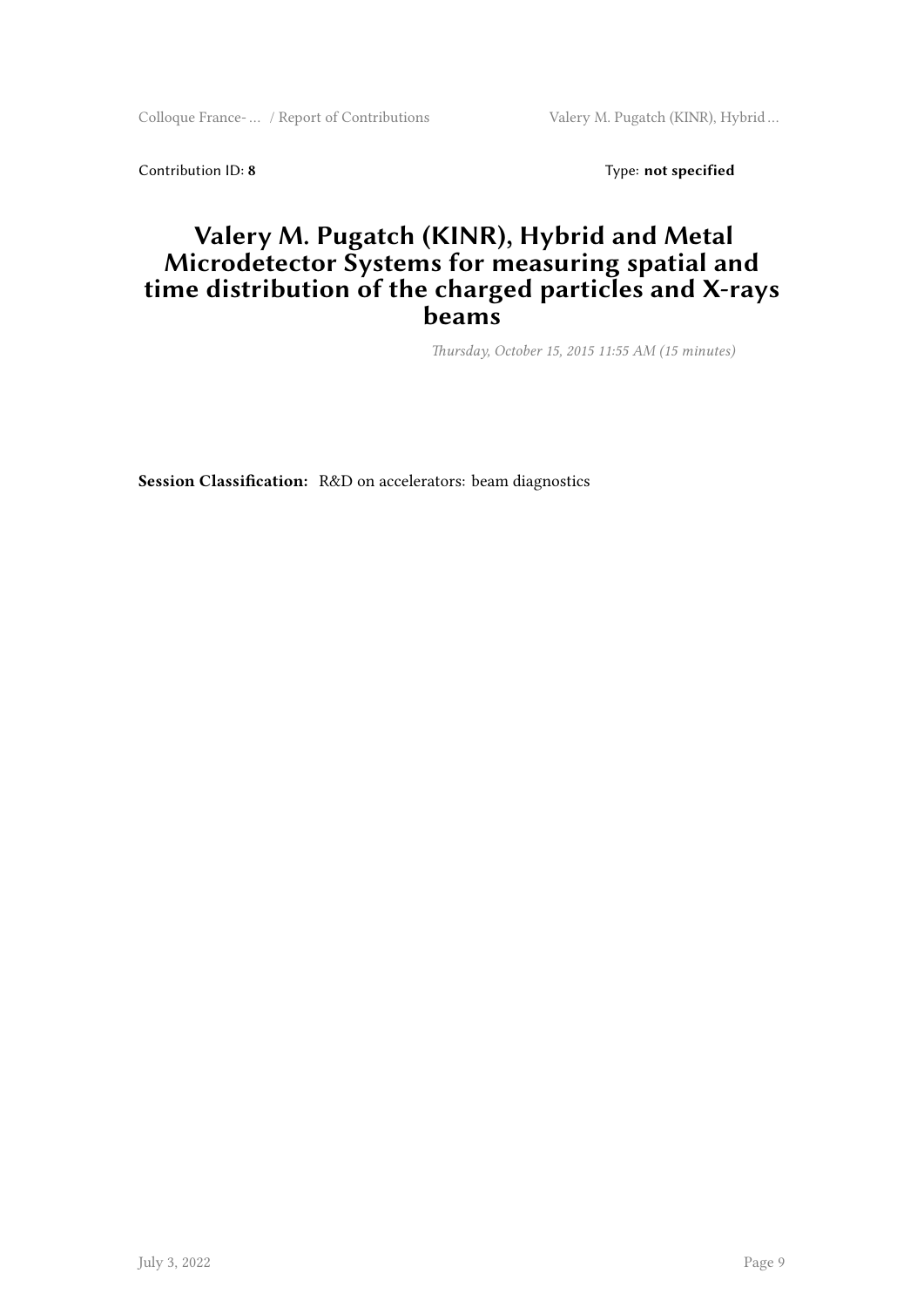Colloque France- … / Report of Contributions Oleksii Kovalchuk (KINR), Design …

Contribution ID: 9 Type: **not specified** 

#### **Oleksii Kovalchuk (KINR), Design of the Metal Microstrip Detector for the beam profile studies at PHIL**

*Thursday, October 15, 2015 12:10 PM (10 minutes)*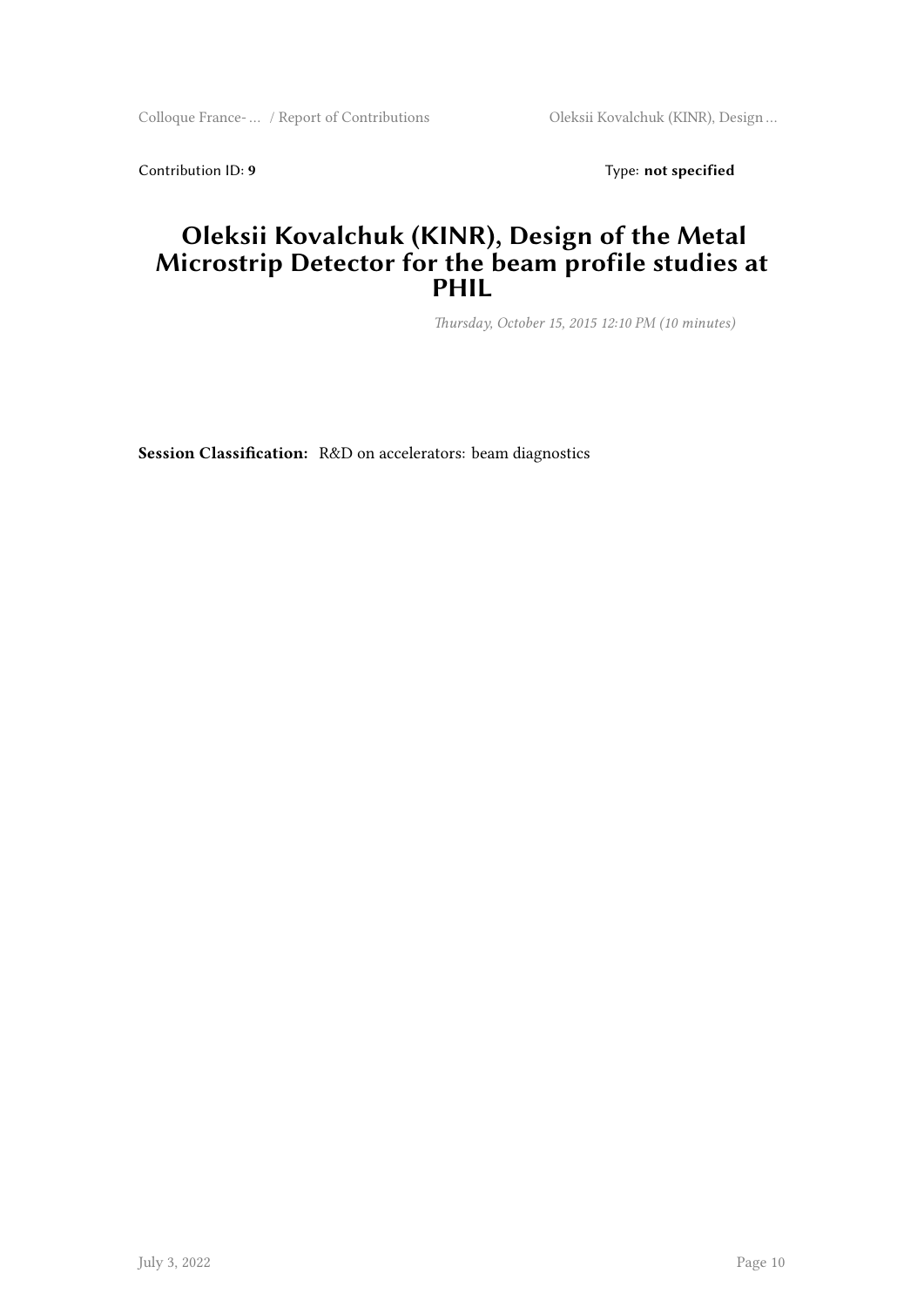Contribution ID: 10 Type: not specified

#### **Oleksandre Okhrimenko (KINR), LHCb RMS status and operation at 13 TeV**

*Thursday, October 15, 2015 12:20 PM (10 minutes)*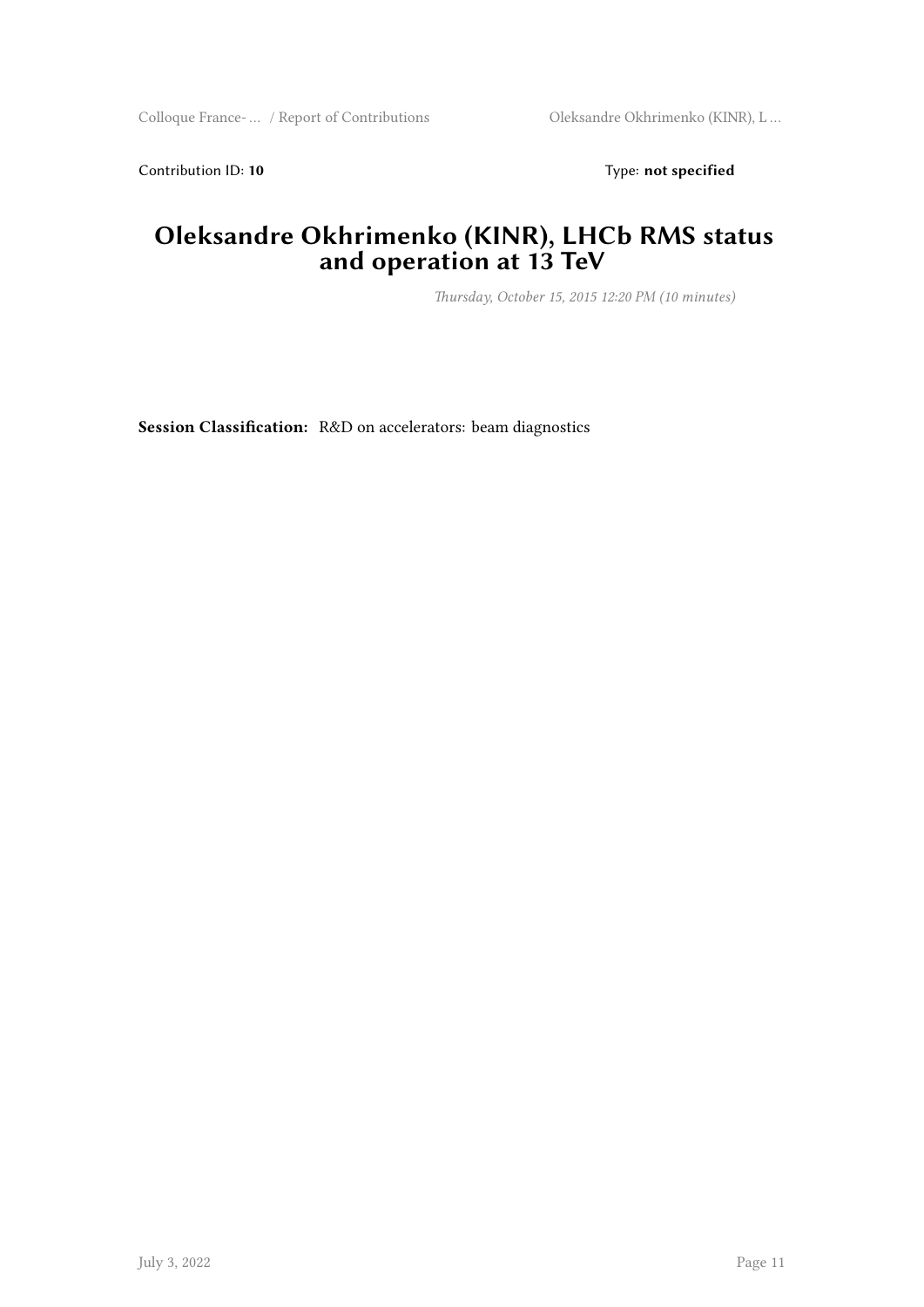Colloque France- ... / Report of Contributions Nicolas Delerue (LAL), New accele ...

Contribution ID: 11 Type: **not specified** 

## **Nicolas Delerue (LAL), New acceleration techniques**

*Thursday, October 15, 2015 2:15 PM (15 minutes)*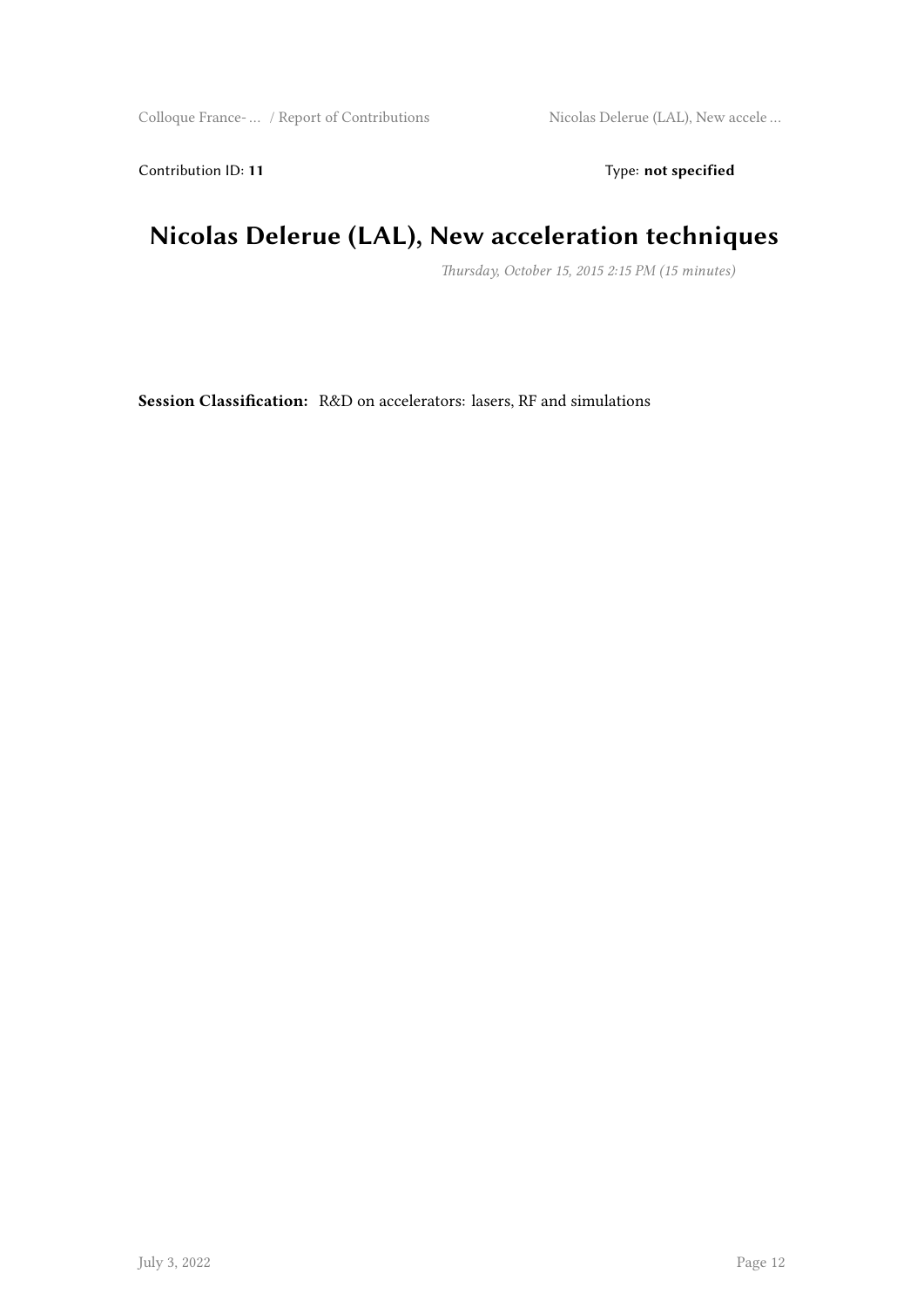Contribution ID: 12 Type: **not specified** 

#### **V.I. Maslov, I.P. Levchuk, I.N. Onishchenko (KIPT), "Focusing of relativistic electron bunches by nonresonant wakefield excited in plasma"**

*Thursday, October 15, 2015 2:00 PM (15 minutes)*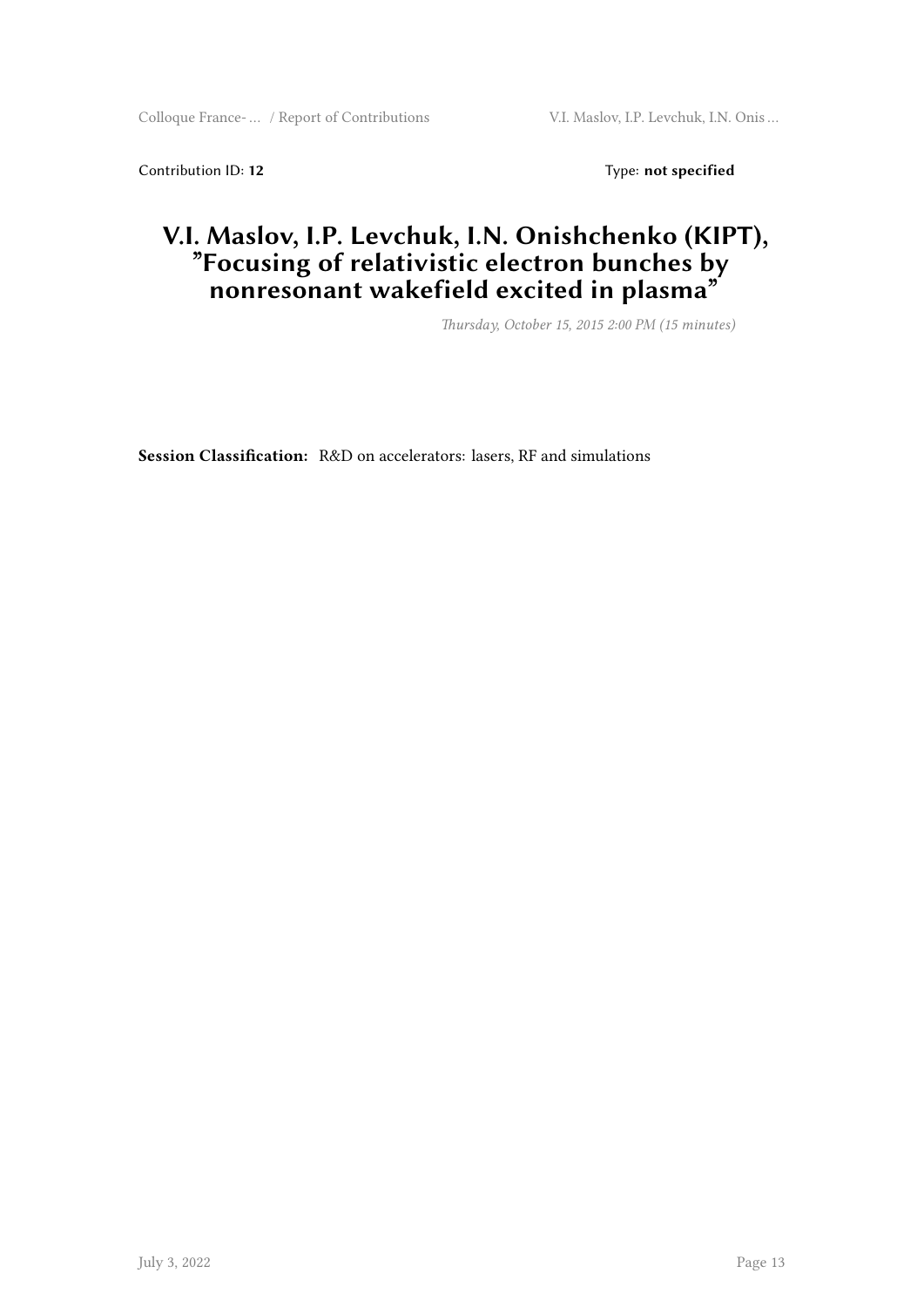Contribution ID: 13 Type: **not specified** 

## **Stéphane BERRY (CEA), XFEL village**

*Thursday, October 15, 2015 2:30 PM (20 minutes)*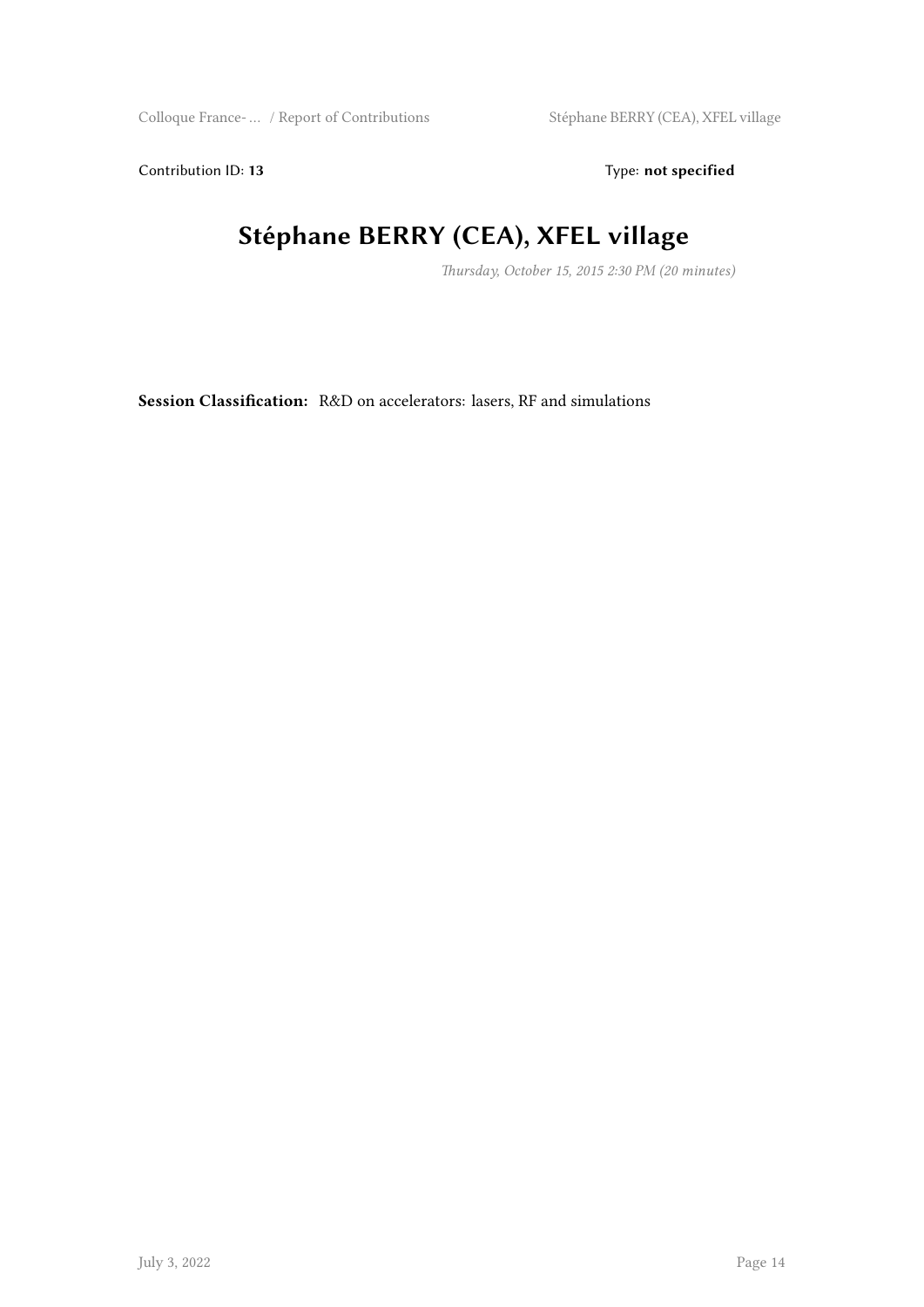Colloque France- ... / Report of Contributions Eric Voutier (IPNO), Prospects for ...

Contribution ID: 14 Type: **not specified** 

#### **Eric Voutier (IPNO), Prospects for a new measurement of the proton radius**

*Thursday, October 15, 2015 3:05 PM (20 minutes)*

**Session Classification:** Nuclear Physics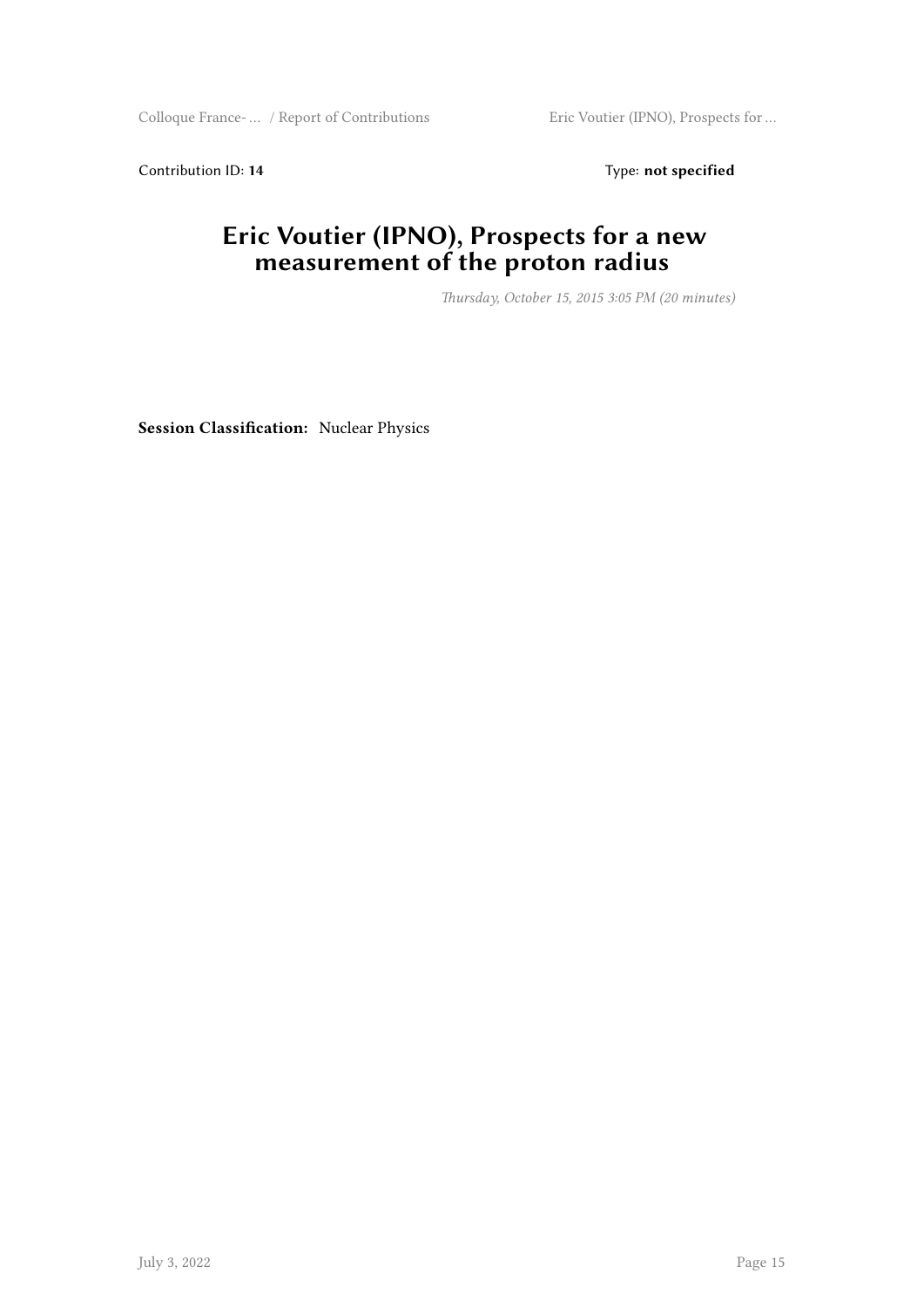Contribution ID: 15 Type: **not specified** 

## **Georgi Georgiev (CSNSM), ALTO**

*Thursday, October 15, 2015 3:25 PM (20 minutes)*

**Session Classification:** Nuclear Physics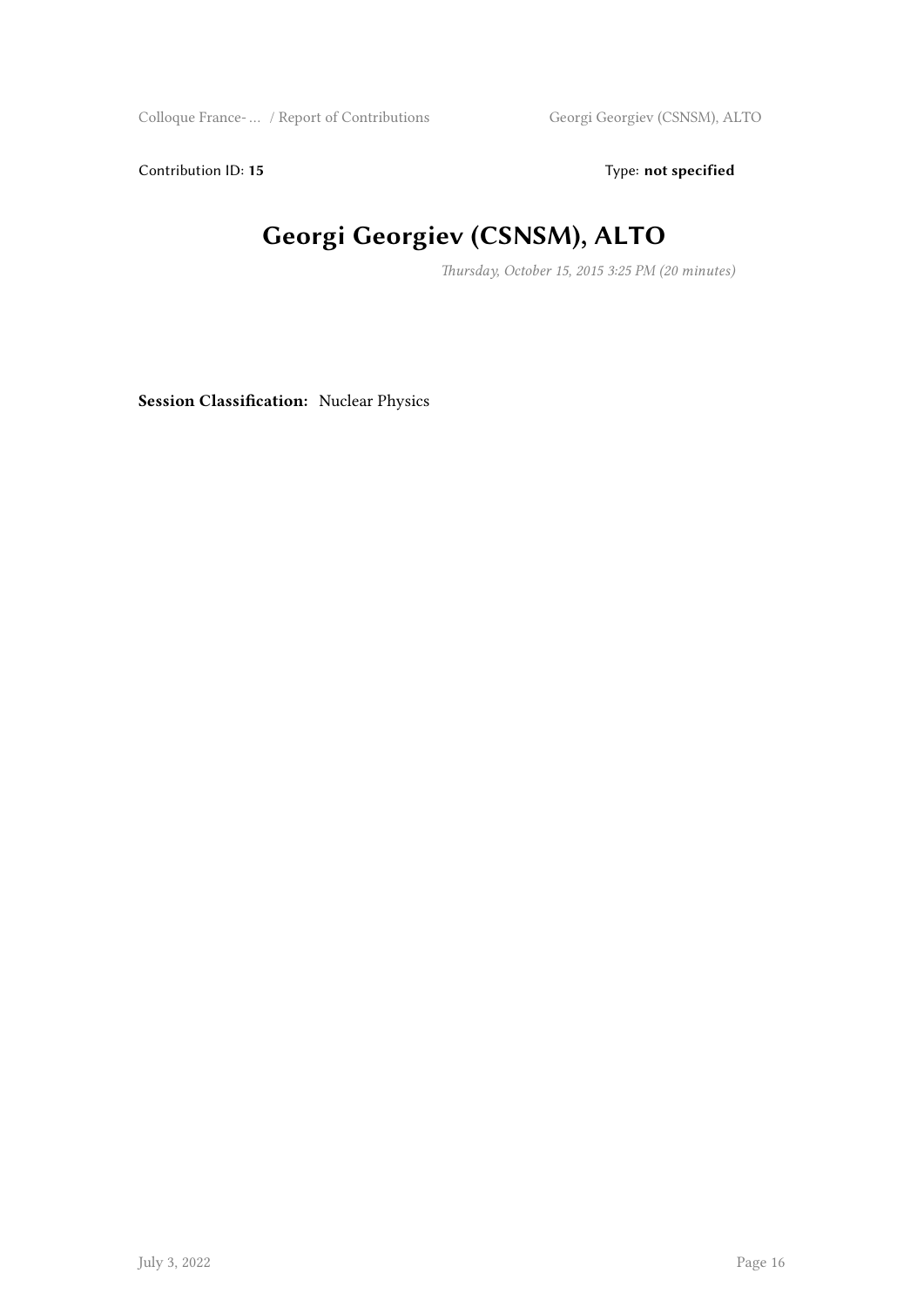Colloque France- ... / Report of Contributions Marie Jacquet (LAL)

Contribution ID: 16 Type: not specified

## **Marie Jacquet (LAL)**

*Thursday, October 15, 2015 4:30 PM (15 minutes)*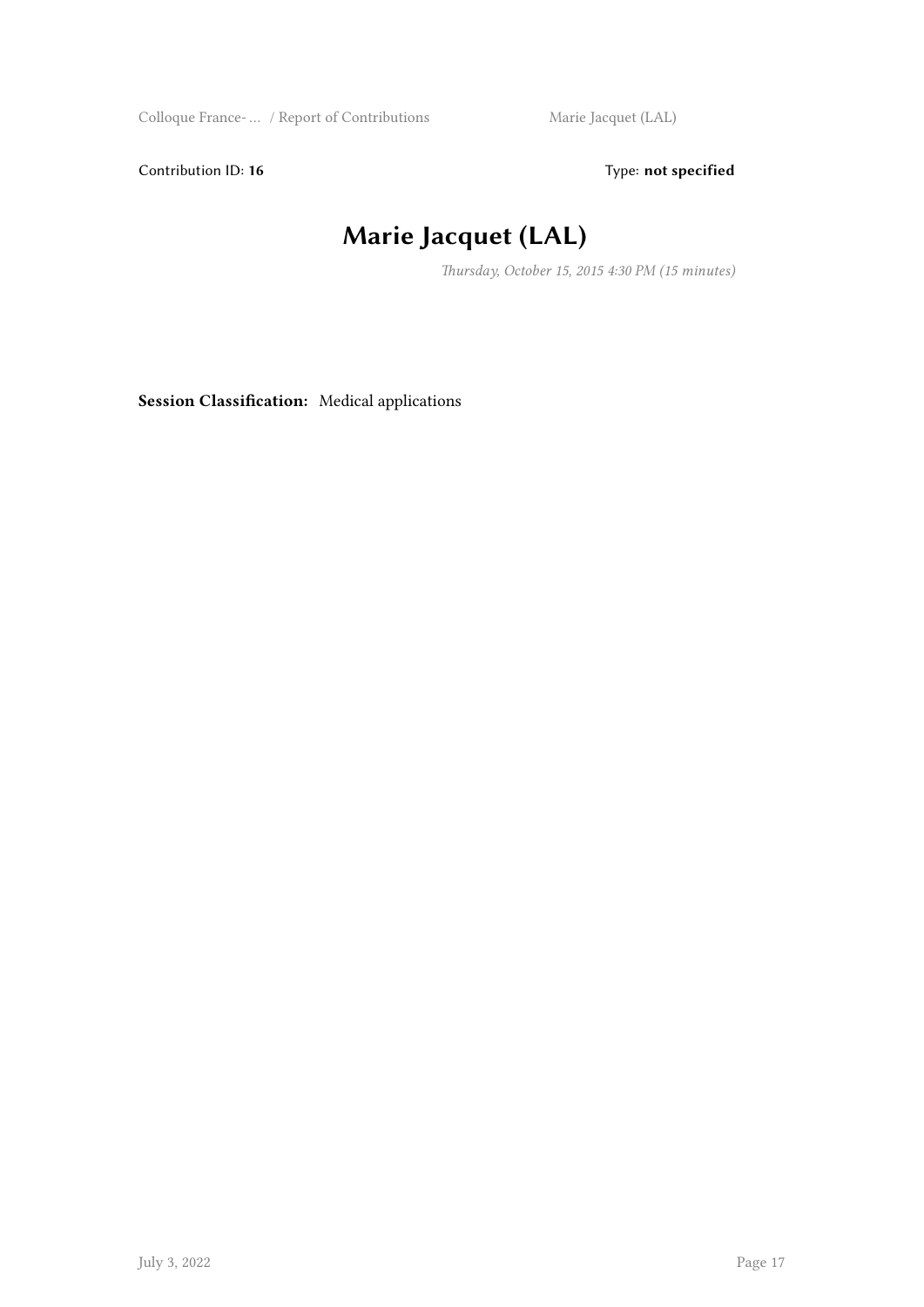Colloque France- … / Report of Contributions Sara Spadola (IMNC), Optimizatio …

Contribution ID: 17 Type: **not specified** 

#### **Sara Spadola (IMNC), Optimization of an intraoperative beta imaging probe dedicated to tumor margins control during radioguided cancer surgery**

*Thursday, October 15, 2015 4:45 PM (15 minutes)*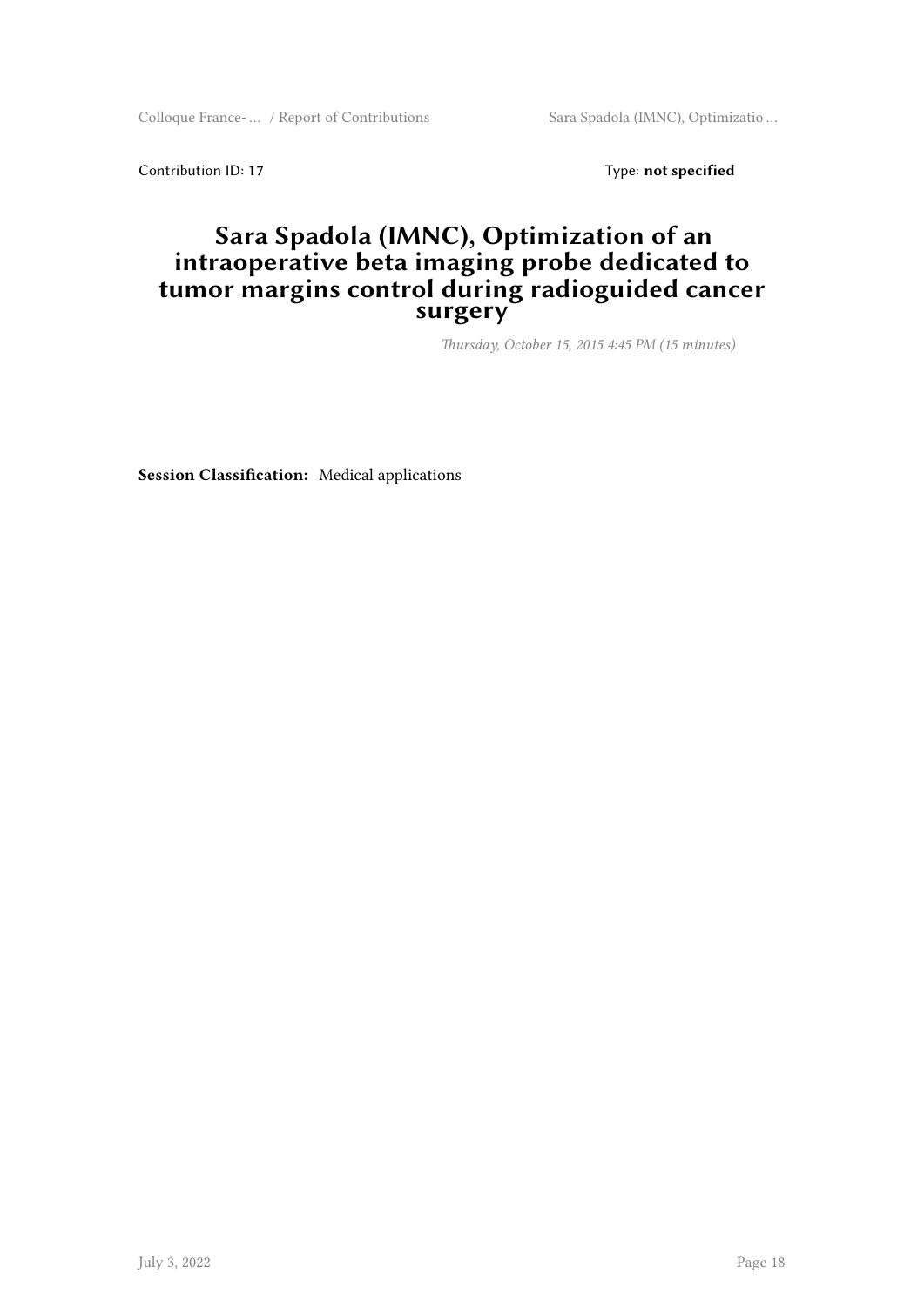Colloque France- ... / Report of Contributions Marc-Antoine Verdier (IMNC), Int ...

Contribution ID: 18 Type: **not specified** 

#### **Marc-Antoine Verdier (IMNC), Intrinsic Performances of the MAGICS Compact Gamma-Camera**

*Thursday, October 15, 2015 5:00 PM (15 minutes)*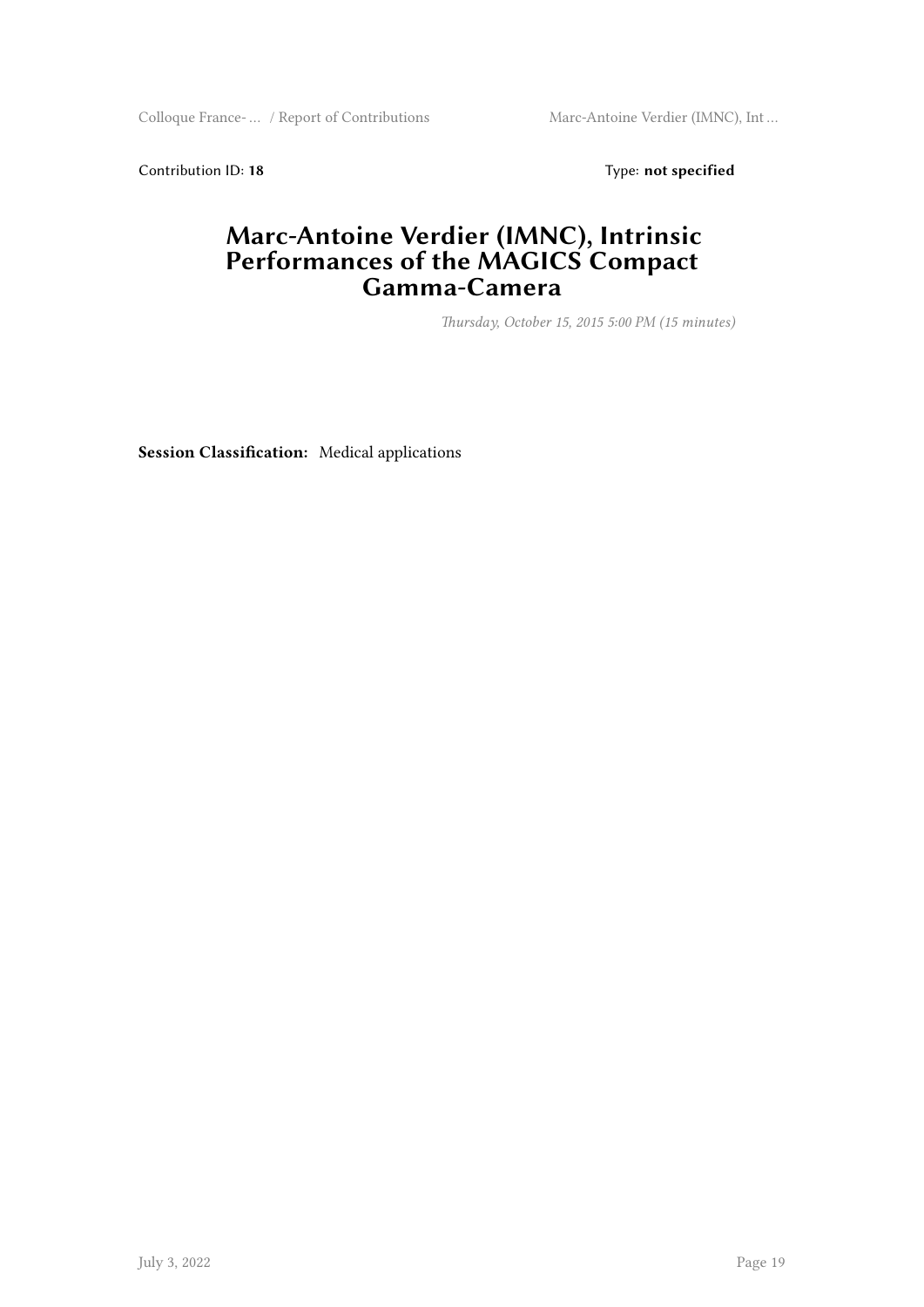Contribution ID: 19 Type: **not specified** 

#### **Slava Sharyy (IRFU), Development of the innovative detectors for PET at IRFU**

*Thursday, October 15, 2015 5:15 PM (15 minutes)*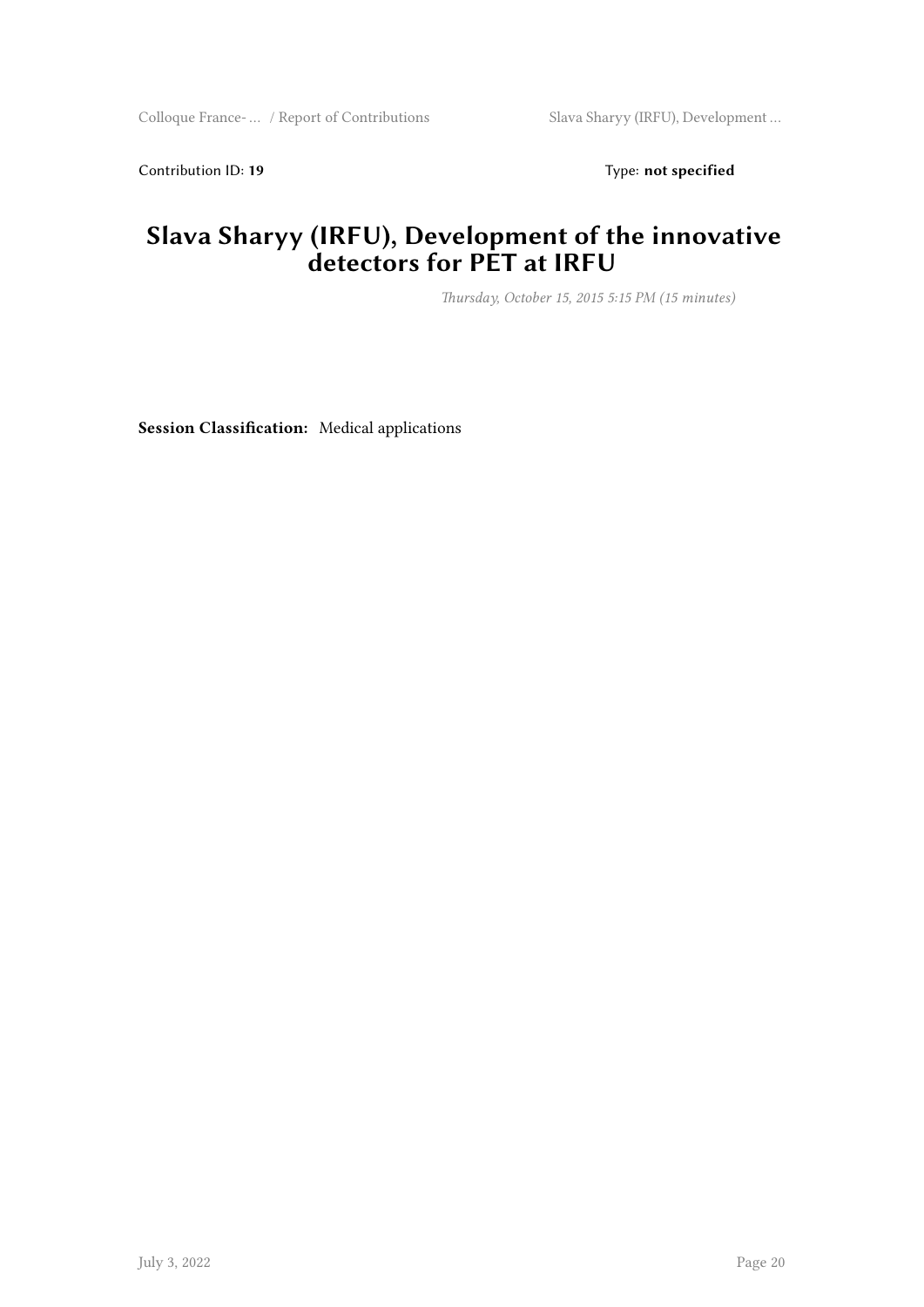Contribution ID: 20 Type: **not specified** 

#### **Olga Kochebina (IRFU), CaLIPSO-PET simulation with GATE/GEANT4**

*Thursday, October 15, 2015 5:30 PM (10 minutes)*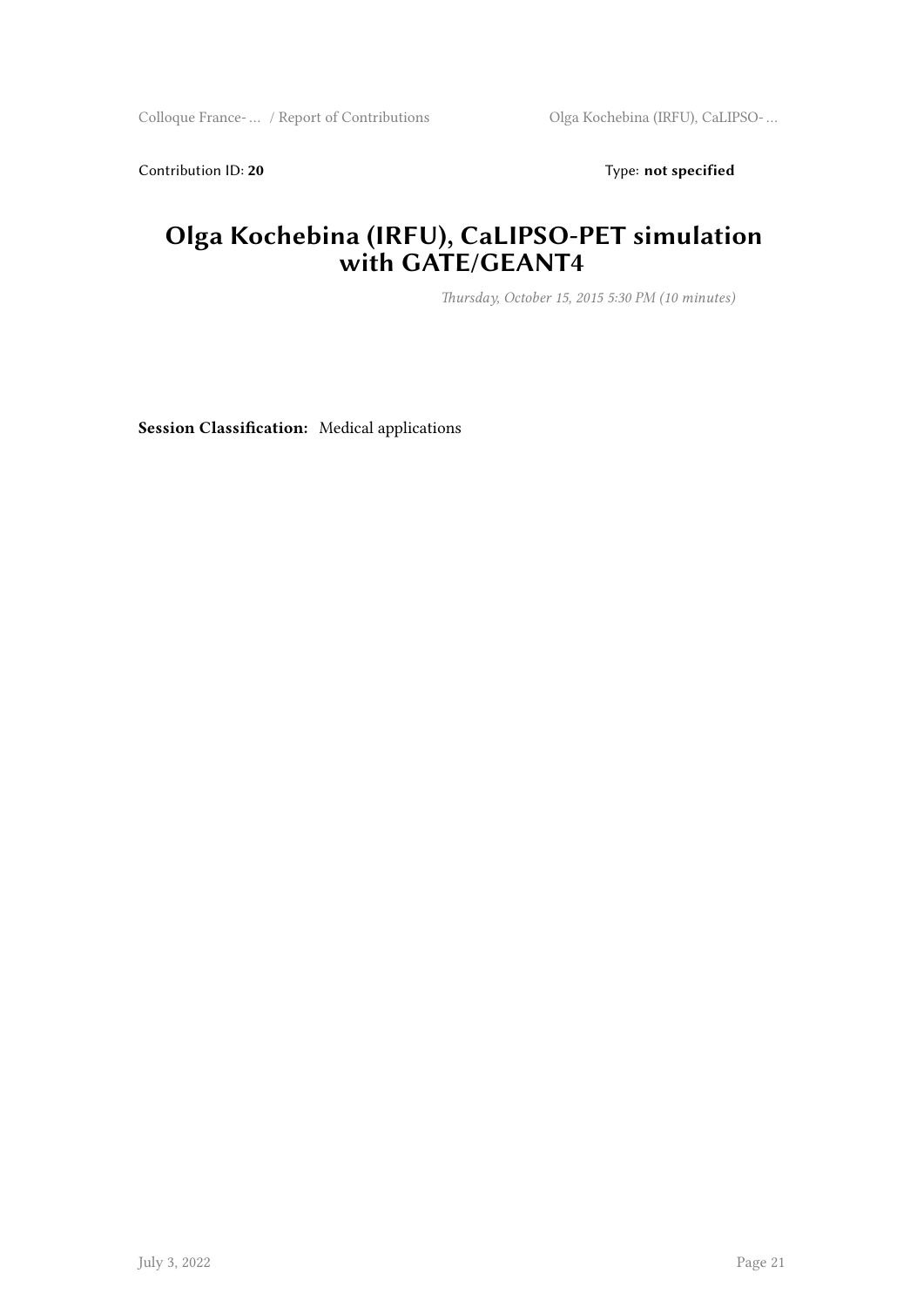Colloque France- ... / Report of Contributions Samuel Meyroneinc (CPO): CPO

Contribution ID: 21 Type: **not specified** 

## **Samuel Meyroneinc (CPO): CPO**

*Thursday, October 15, 2015 5:40 PM (20 minutes)*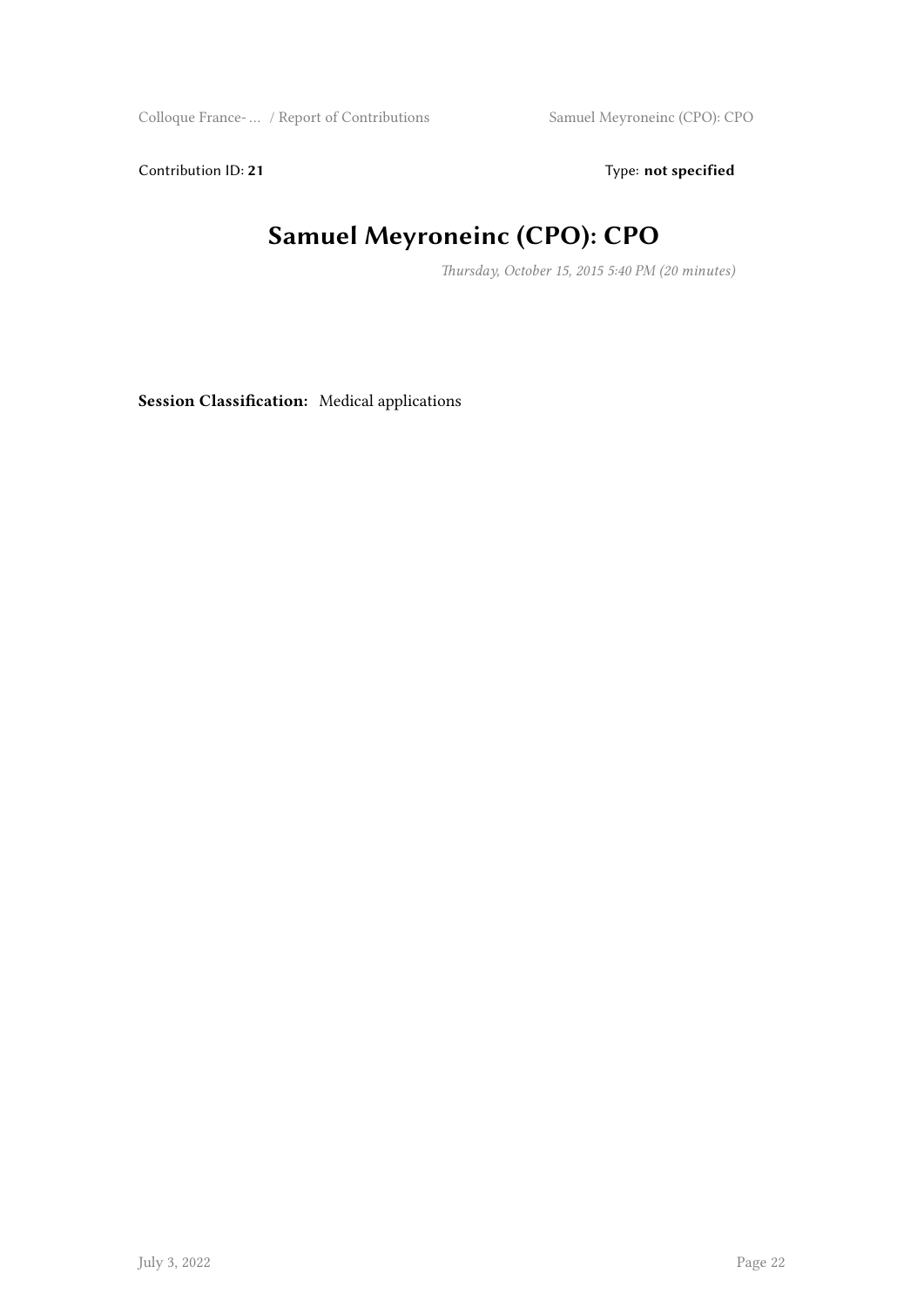Colloque France- … / Report of Contributions Slava Kubytsky (LAL), Diamond d …

Contribution ID: 22 Type: **not specified** 

## **Slava Kubytsky (LAL), Diamond detectors**

*Friday, October 16, 2015 9:15 AM (15 minutes)*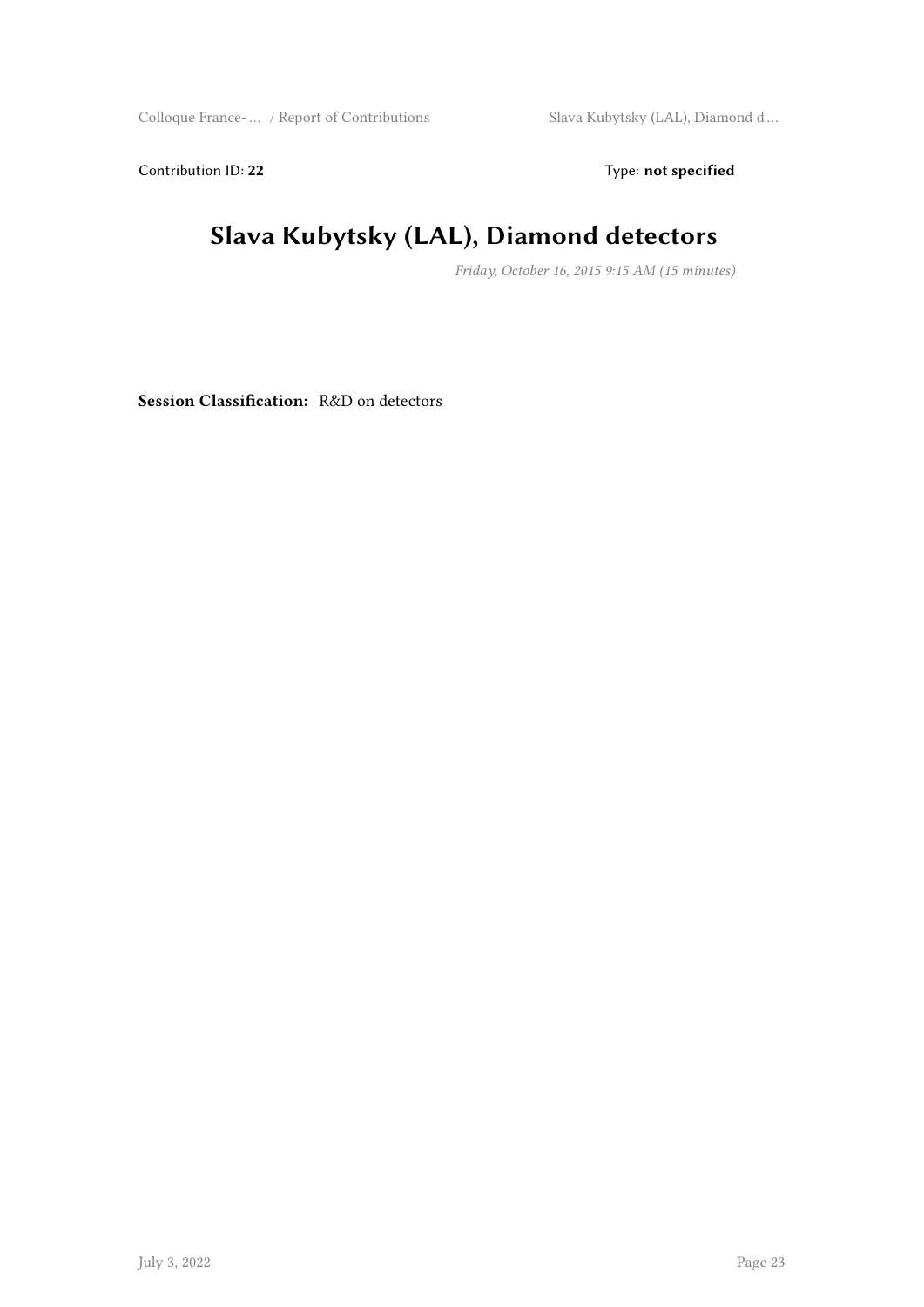Contribution ID: 23 Type: **not specified** 

## **Andrey Nagai (LAL), SiPM**

*Friday, October 16, 2015 9:30 AM (15 minutes)*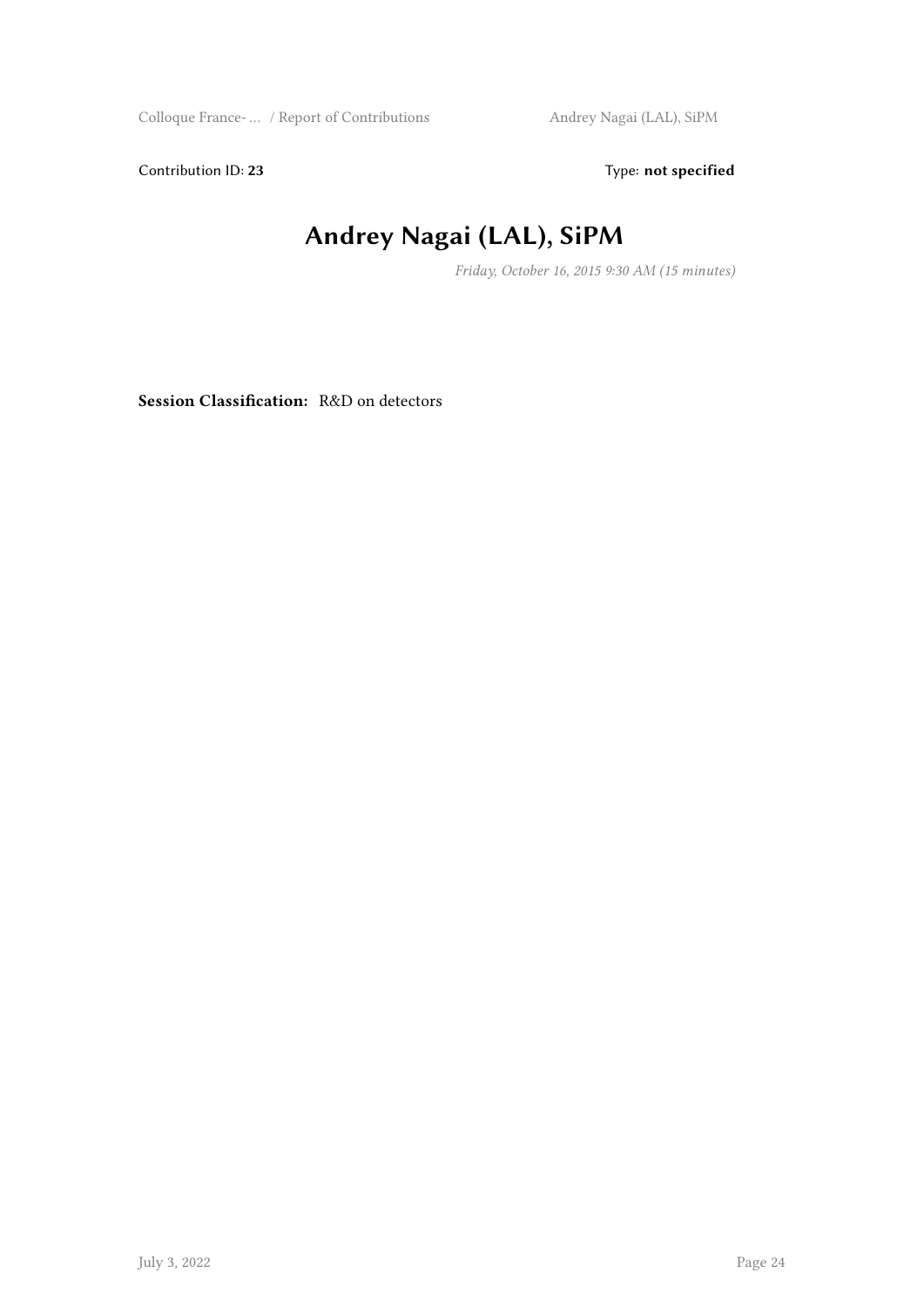Contribution ID: 24 Type: **not specified** 

## **Leonid Burmistrov (LAL), UA9 – CPFM**

*Friday, October 16, 2015 9:45 AM (15 minutes)*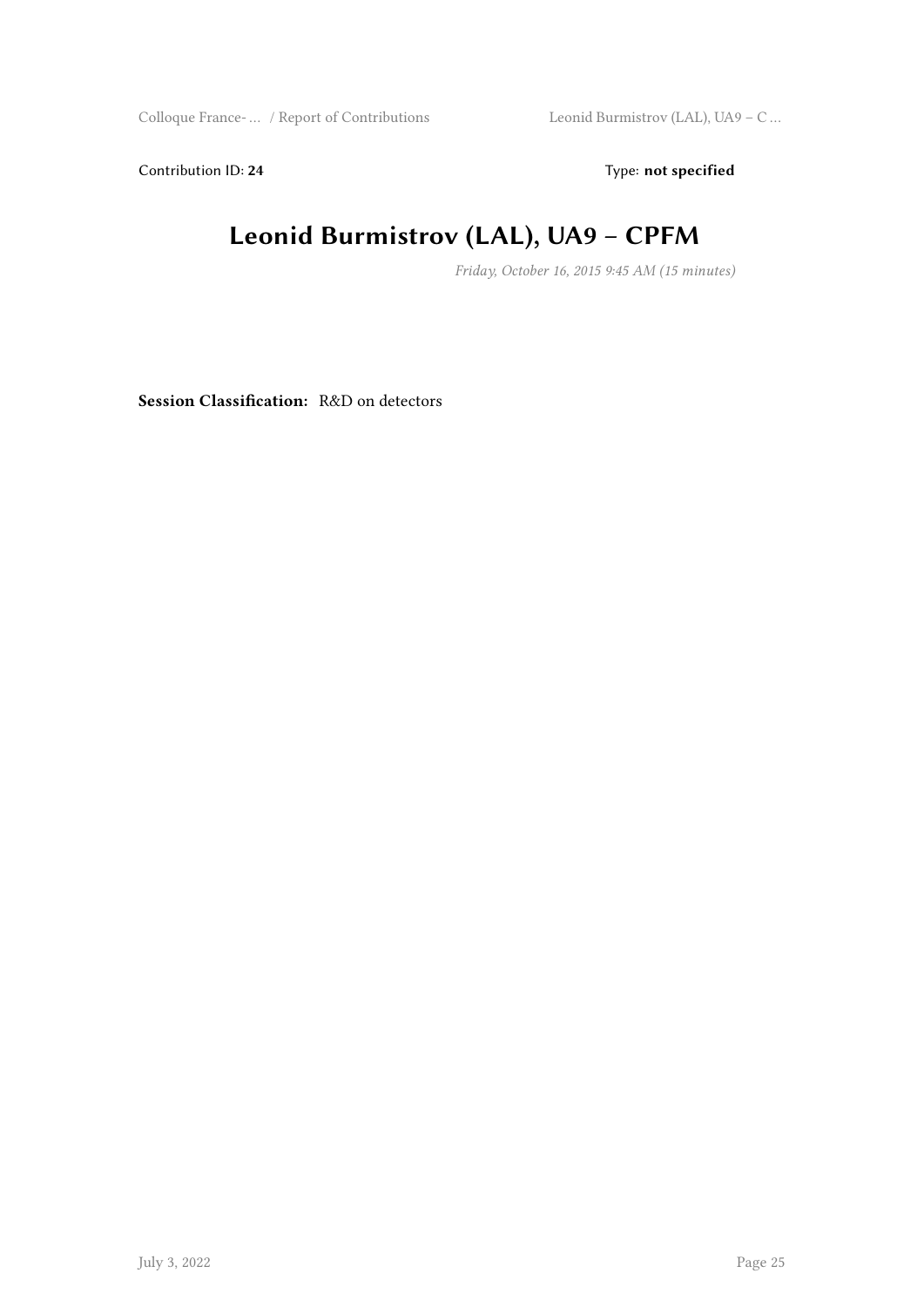Contribution ID: 25 Type: **not specified** 

## **(Oleg Bezshyyko, Andrii Chaus), Micromegas/InGrid**

*Friday, October 16, 2015 10:00 AM (15 minutes)*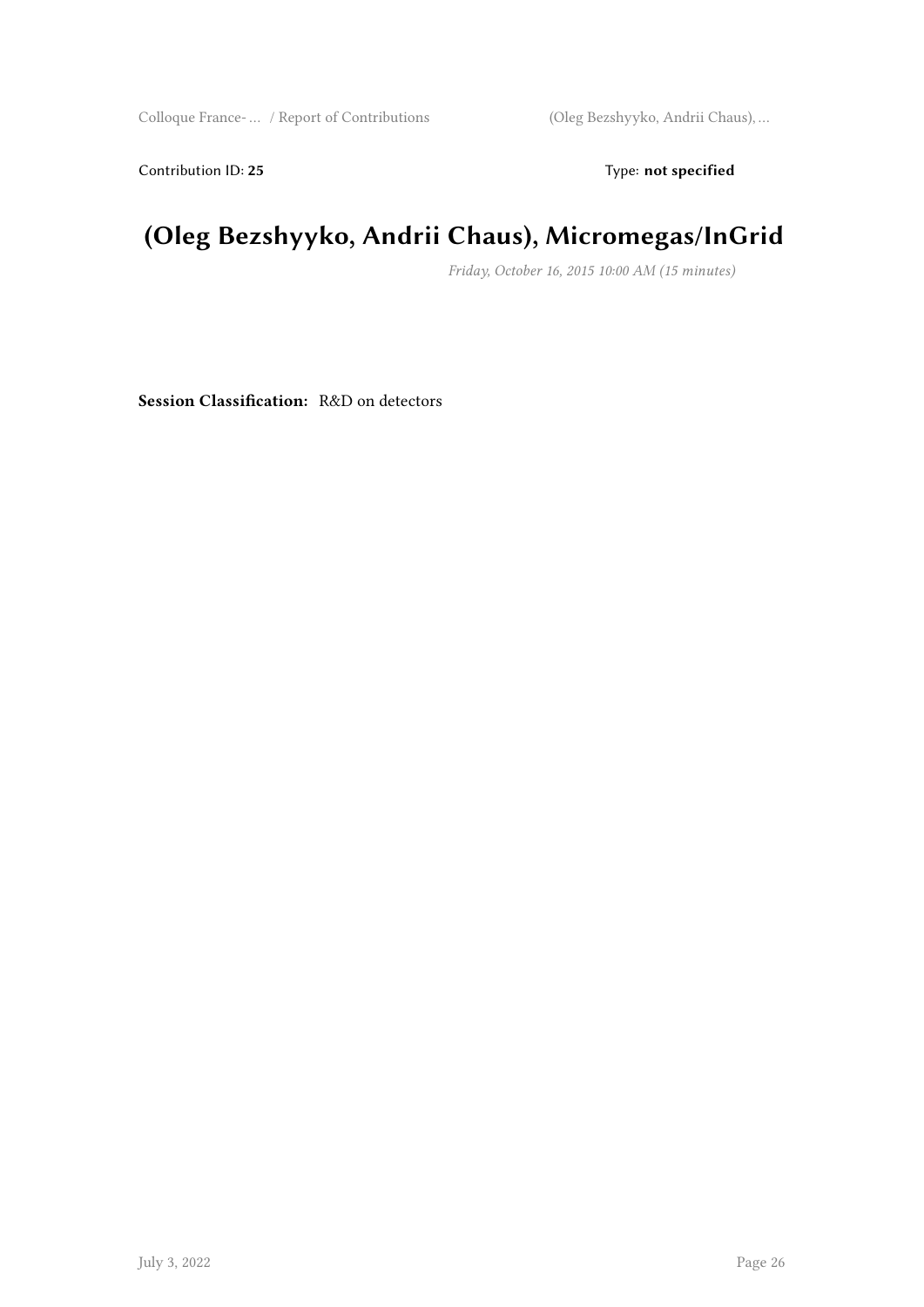Contribution ID: 26 Type: **not specified** 

## **Giovanni Calderini (LPNHE), Si for ATLAS upgrade**

*Friday, October 16, 2015 10:15 AM (15 minutes)*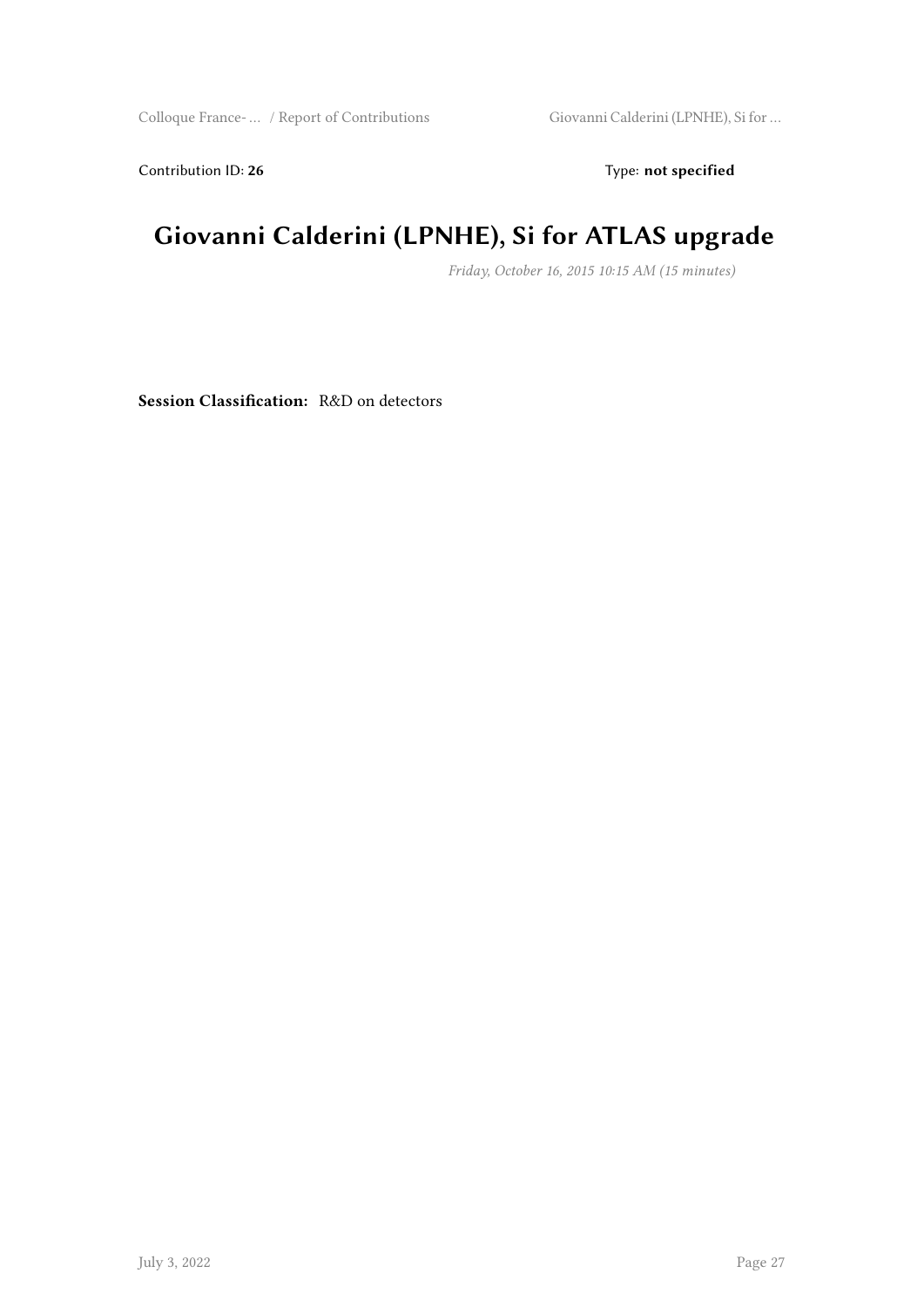Colloque France- ... / Report of Contributions Nikolai I. Maslov (KIPT), Radiation ...

Contribution ID: 27 Type: **not specified** 

#### **Nikolai I. Maslov (KIPT), Radiation resistance of Si detectors research using electrons and bremsstrahlung of KhIPT linacs**

*Friday, October 16, 2015 10:30 AM (15 minutes)*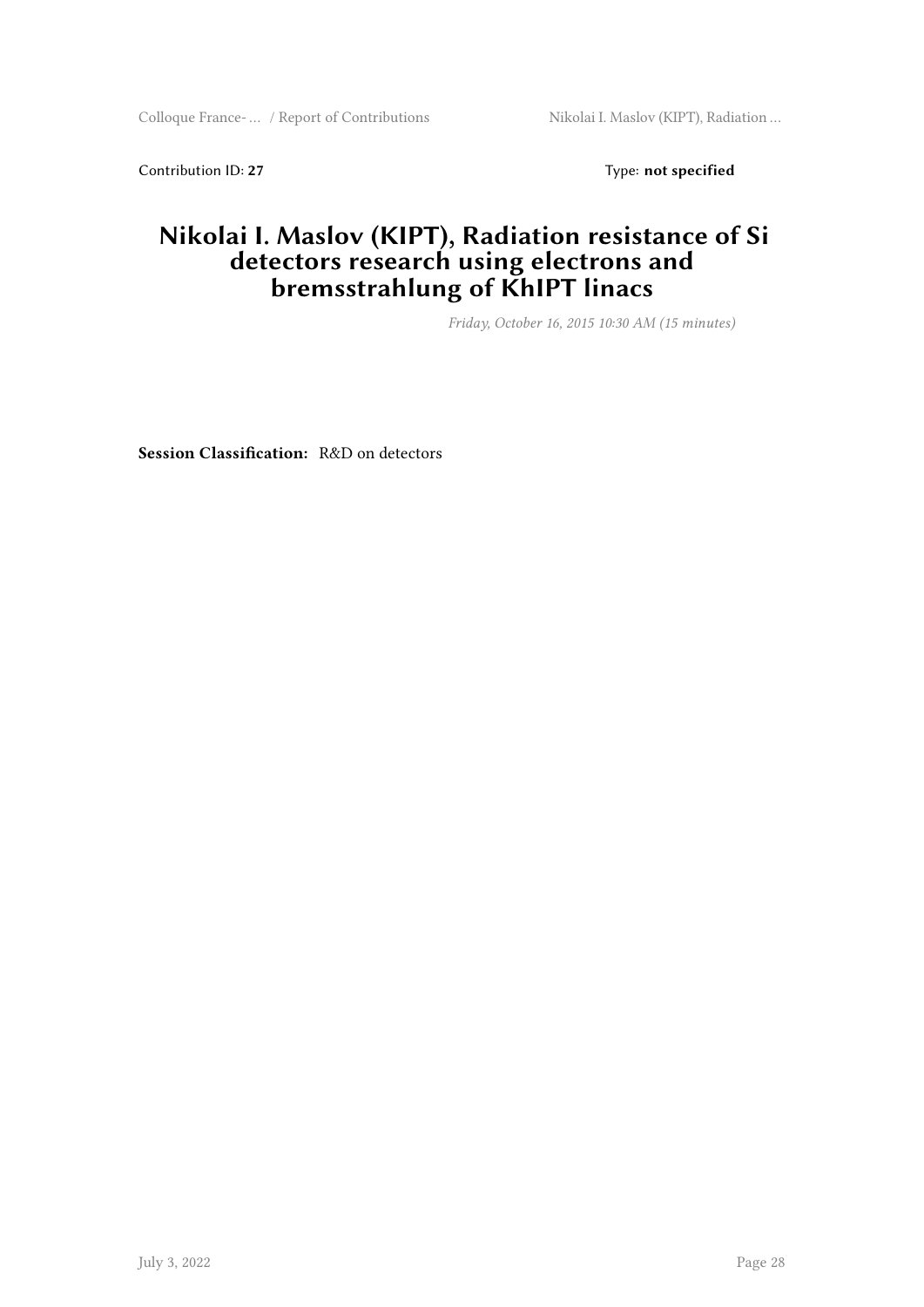Colloque France- ... / Report of Contributions Dmytro Kharchenko (IAP-Sumy), ...

Contribution ID: 28 Type: **not specified** 

#### **Dmytro Kharchenko (IAP-Sumy), Modeling Radiation Defects Dynamics and Microstructure Transformations in Irradiated Solids**

*Friday, October 16, 2015 11:00 AM (15 minutes)*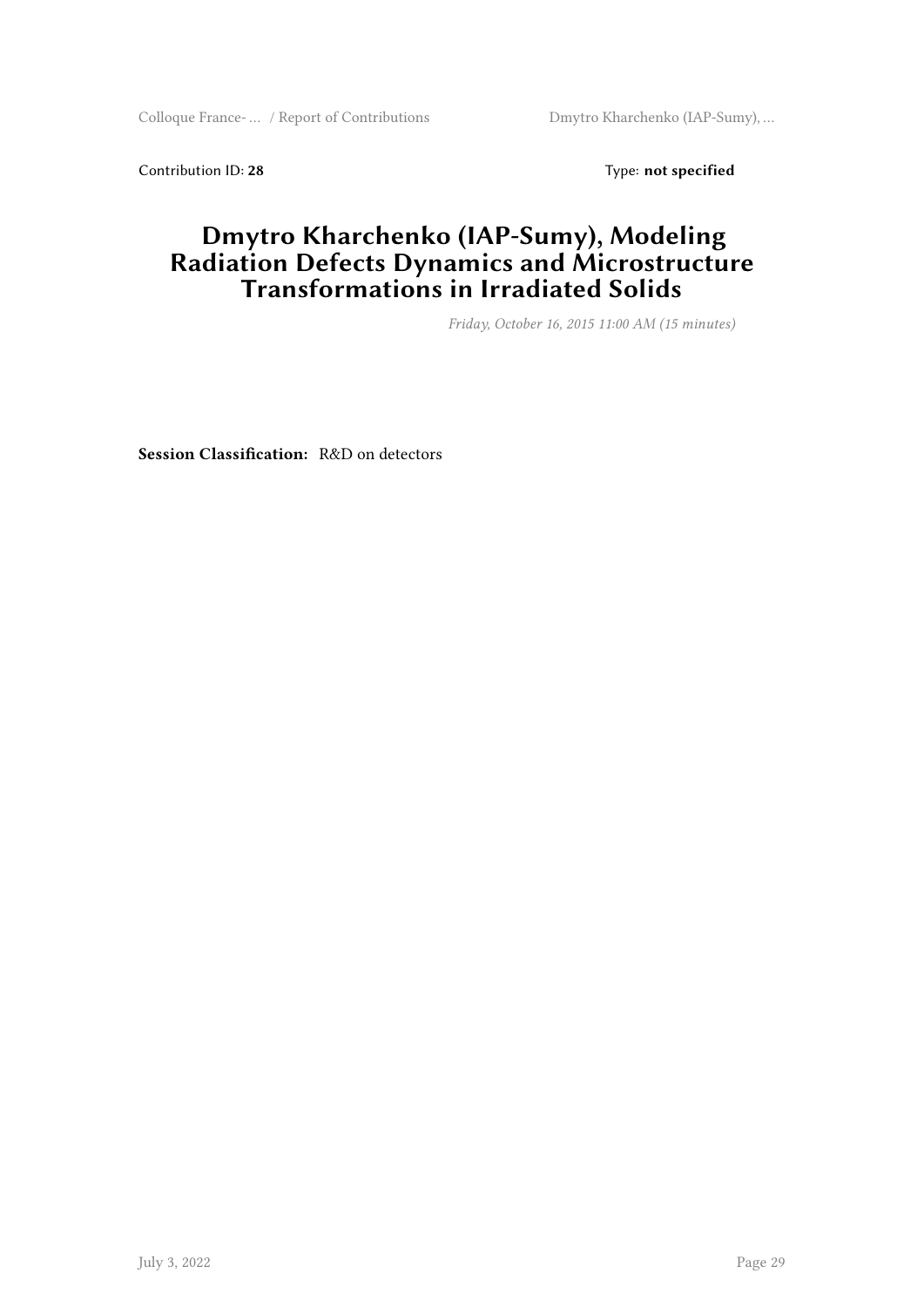Contribution ID: 29 Type: **not specified** 

#### **Gabriel Charles (IPNO), ALERT: A Low Energy Recoil Tracker**

*Friday, October 16, 2015 11:15 AM (15 minutes)*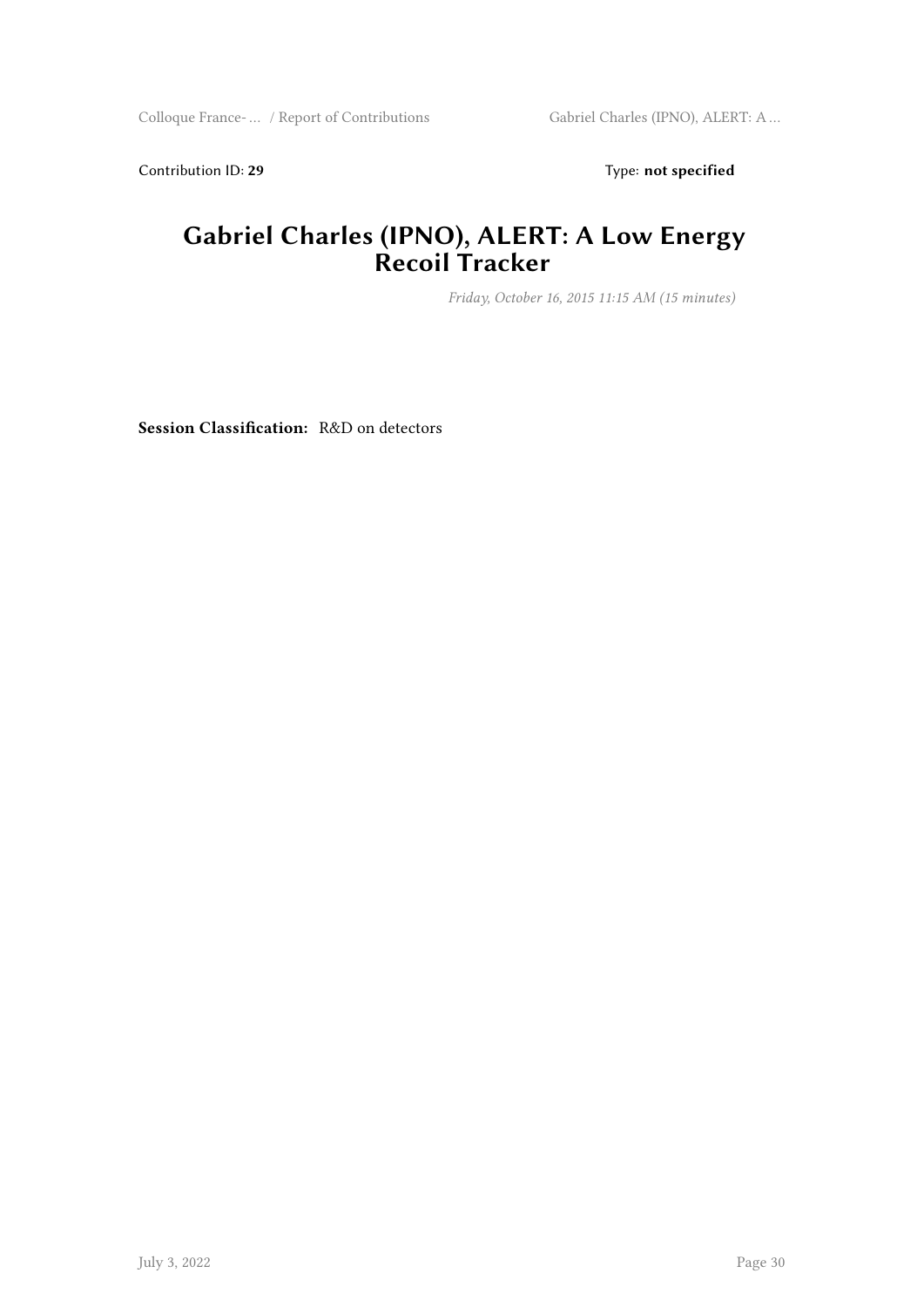Contribution ID: 30 Type: **not specified** 

#### **Giulia Hull, (IPNO), R&D on scintillator materials for nuclear physics**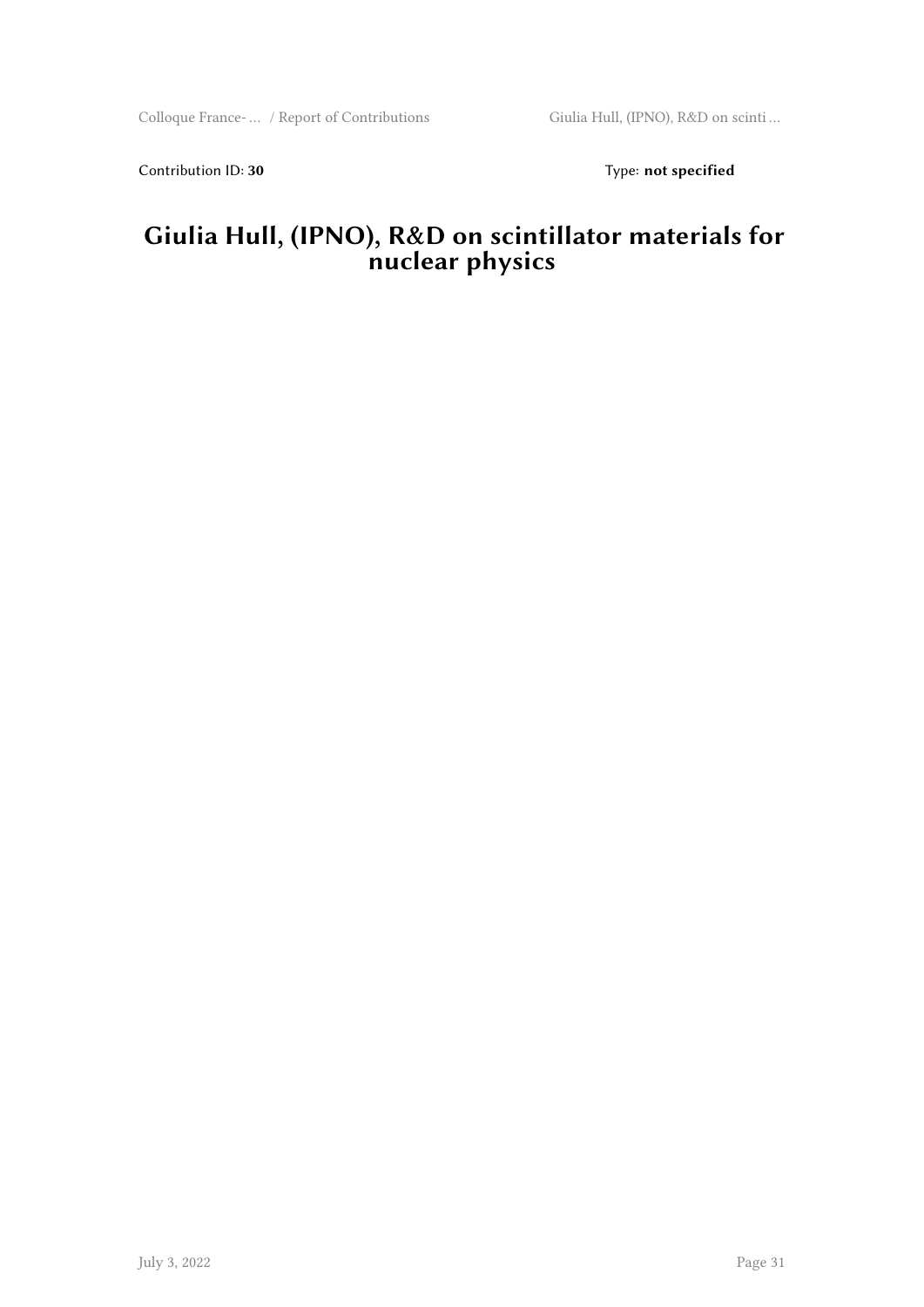Contribution ID: 31 Type: **not specified** 

## **Hugues Monard (LAL), ThomX**

*Friday, October 16, 2015 12:00 PM (15 minutes)*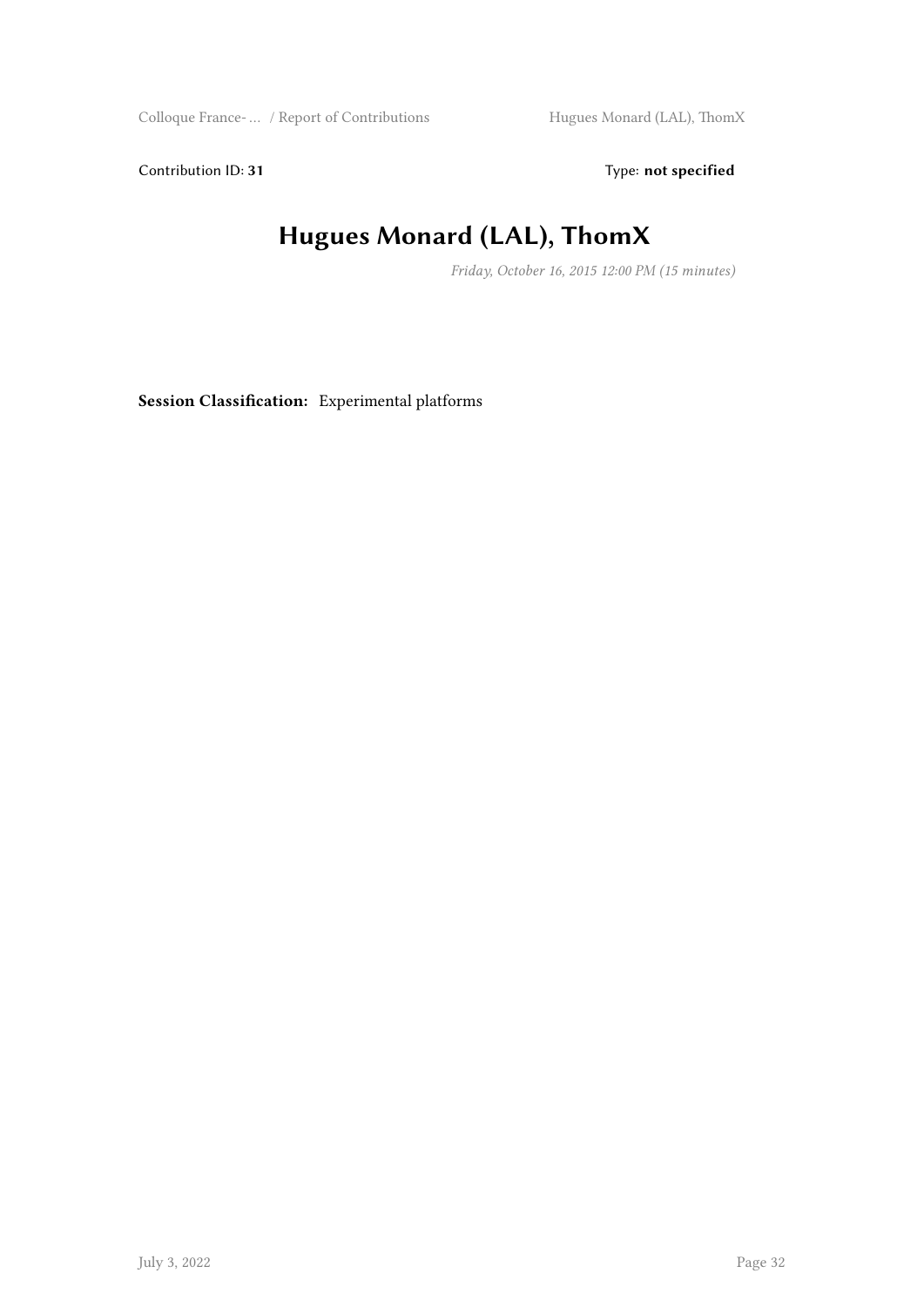Colloque France- ... / Report of Contributions Pierre Lepercq (LAL), PHIL

Contribution ID: 32 Type: **not specified** 

## **Pierre Lepercq (LAL), PHIL**

*Friday, October 16, 2015 12:15 PM (15 minutes)*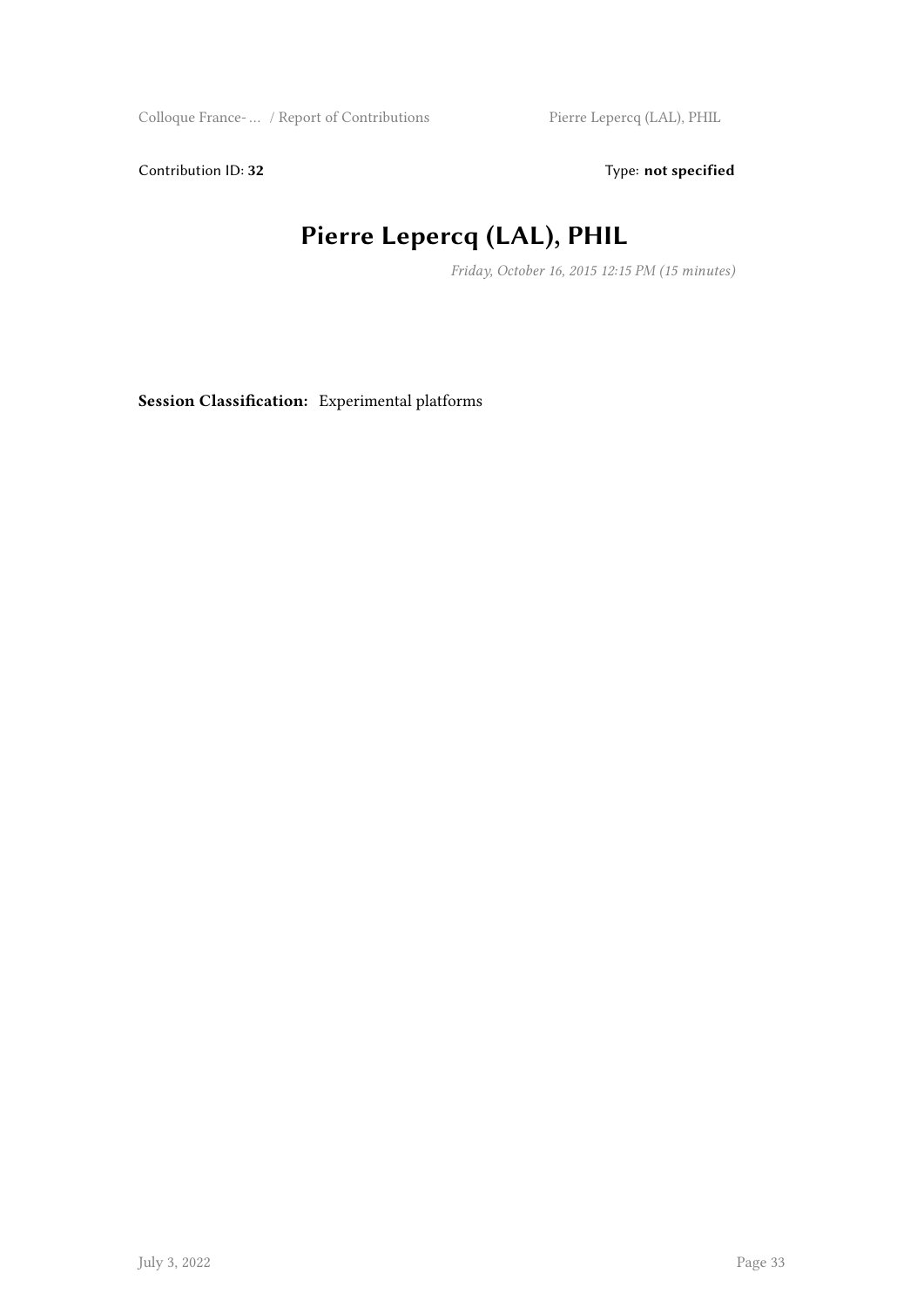Contribution ID: 33 Type: **not specified** 

## **Oleg Bezshyyko (TSNUK), Leetech**

*Friday, October 16, 2015 2:25 PM (10 minutes)*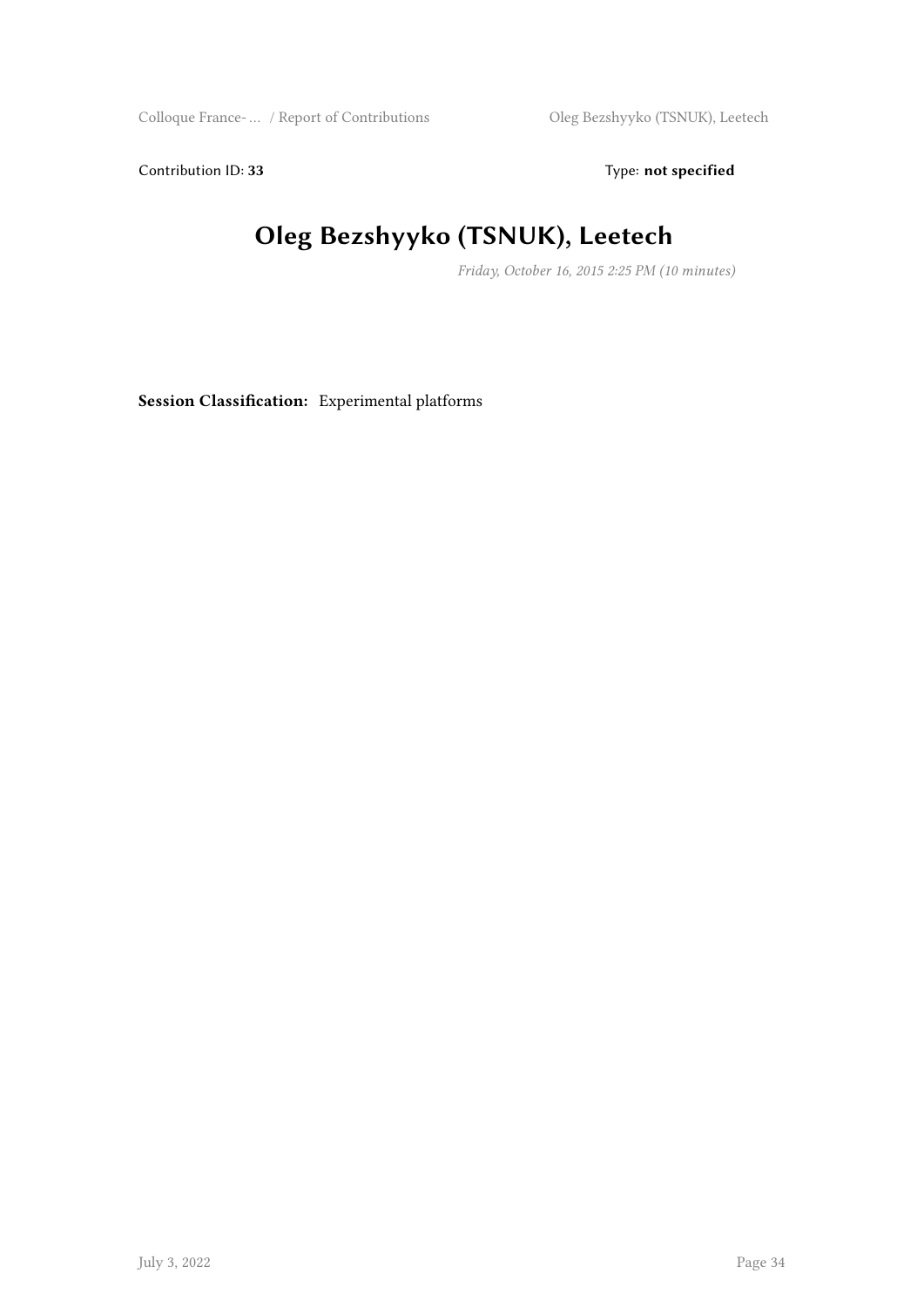Contribution ID: 34 Type: **not specified** 

## **Vladislav Titov (TSNUK), Corto**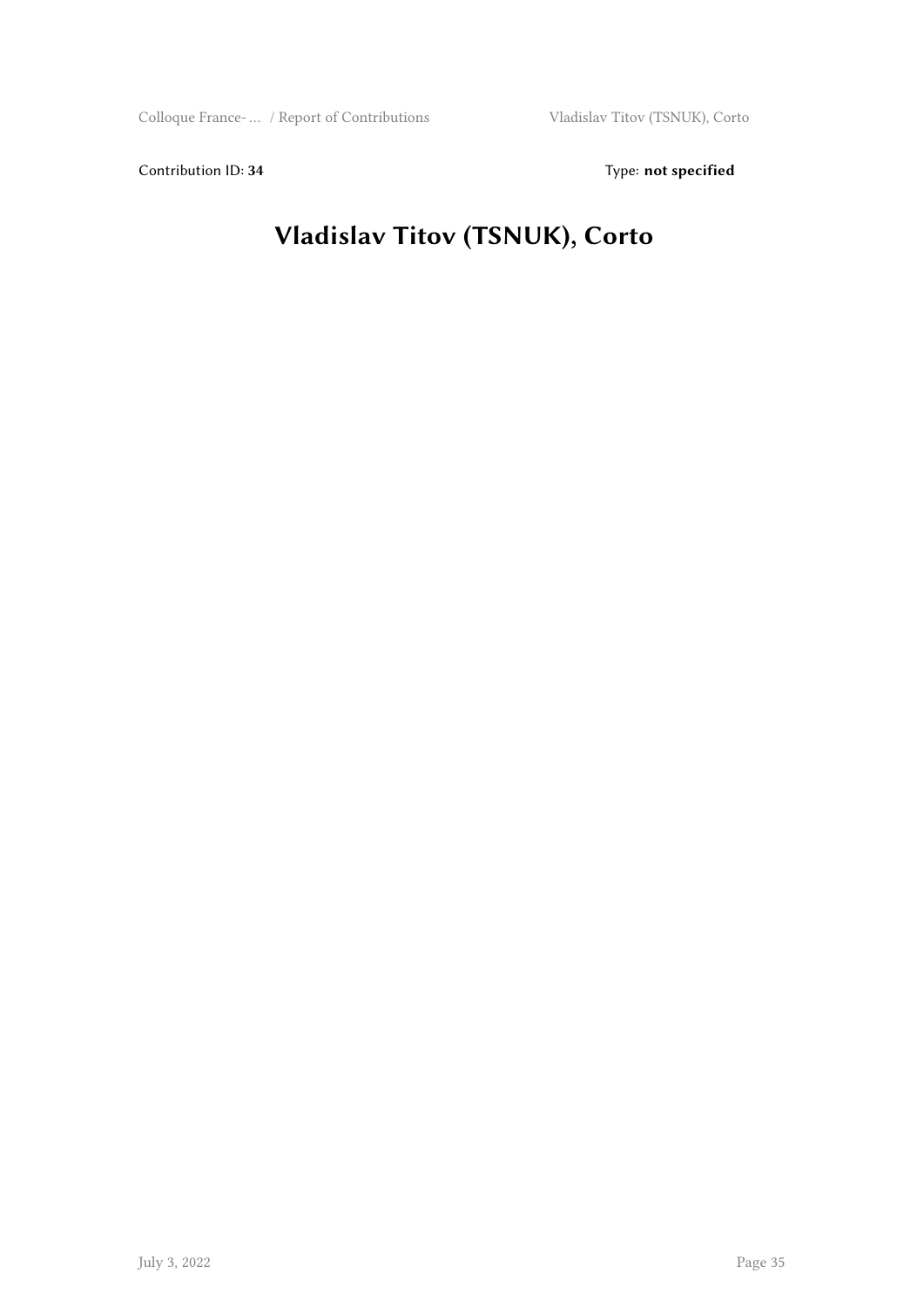Colloque France- ... / Report of Contributions Sophie Kazamias, Laserix

Contribution ID: 35 Type: **not specified** 

## **Sophie Kazamias, Laserix**

*Friday, October 16, 2015 2:35 PM (15 minutes)*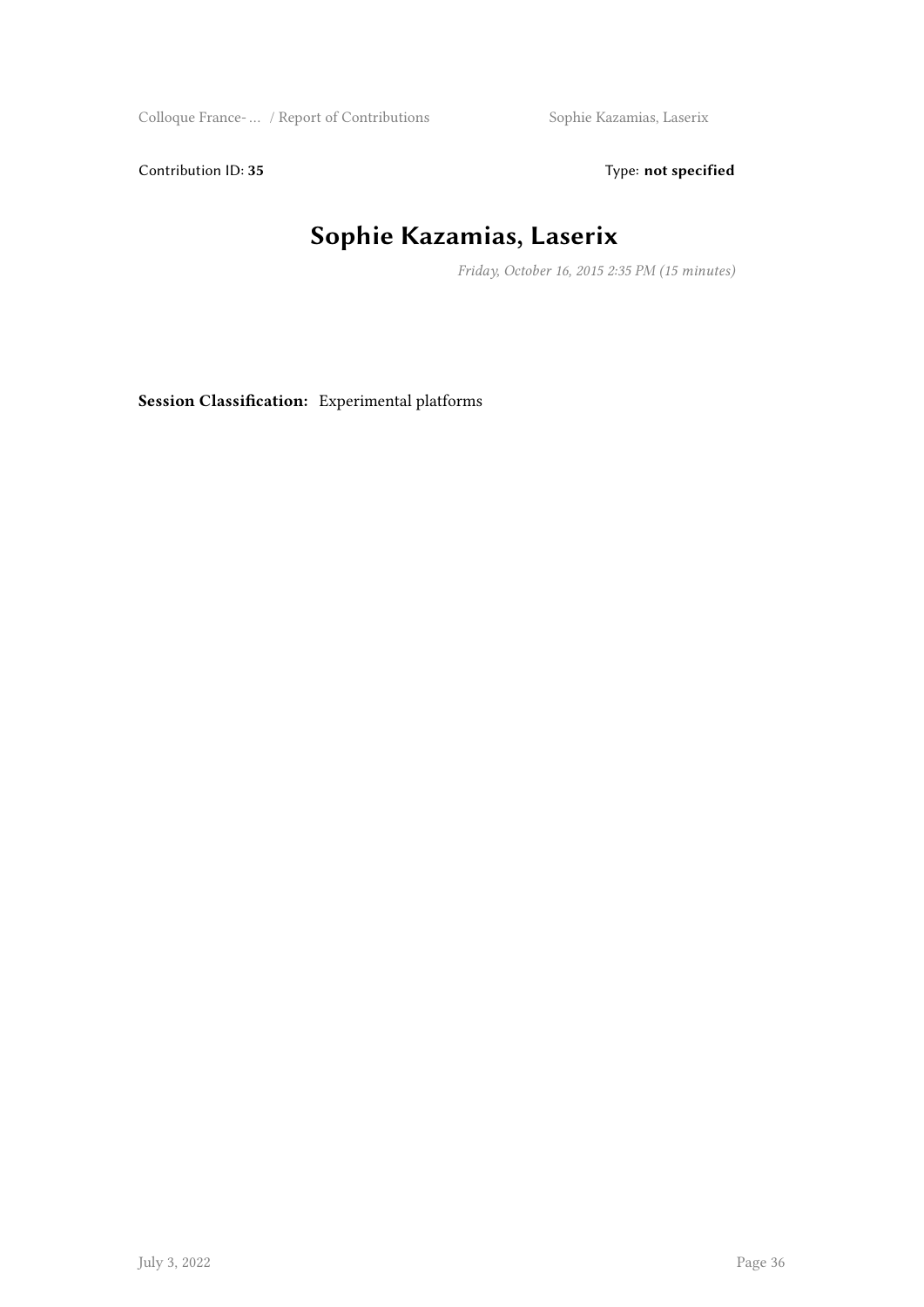Colloque France- ... / Report of Contributions Visit of Laserix

Contribution ID: 36 Type: **not specified** 

## **Visit of Laserix**

*Friday, October 16, 2015 2:50 PM (45 minutes)*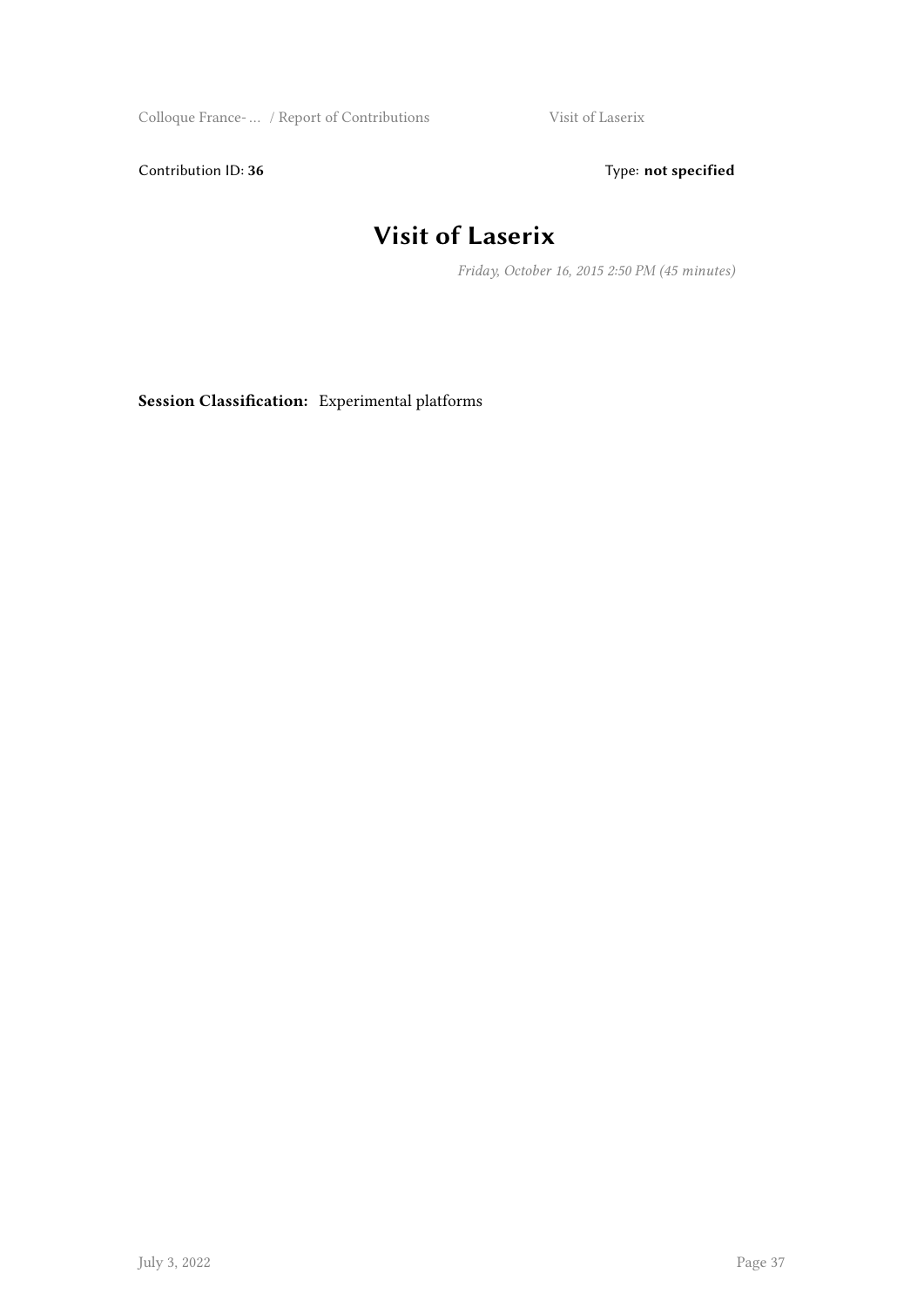Contribution ID: 37 Type: **not specified** 

#### **Maksym Teklishyn (GSI), Charmonium description using decays to hadronic states with LHCb,**

*Friday, October 16, 2015 3:50 PM (15 minutes)*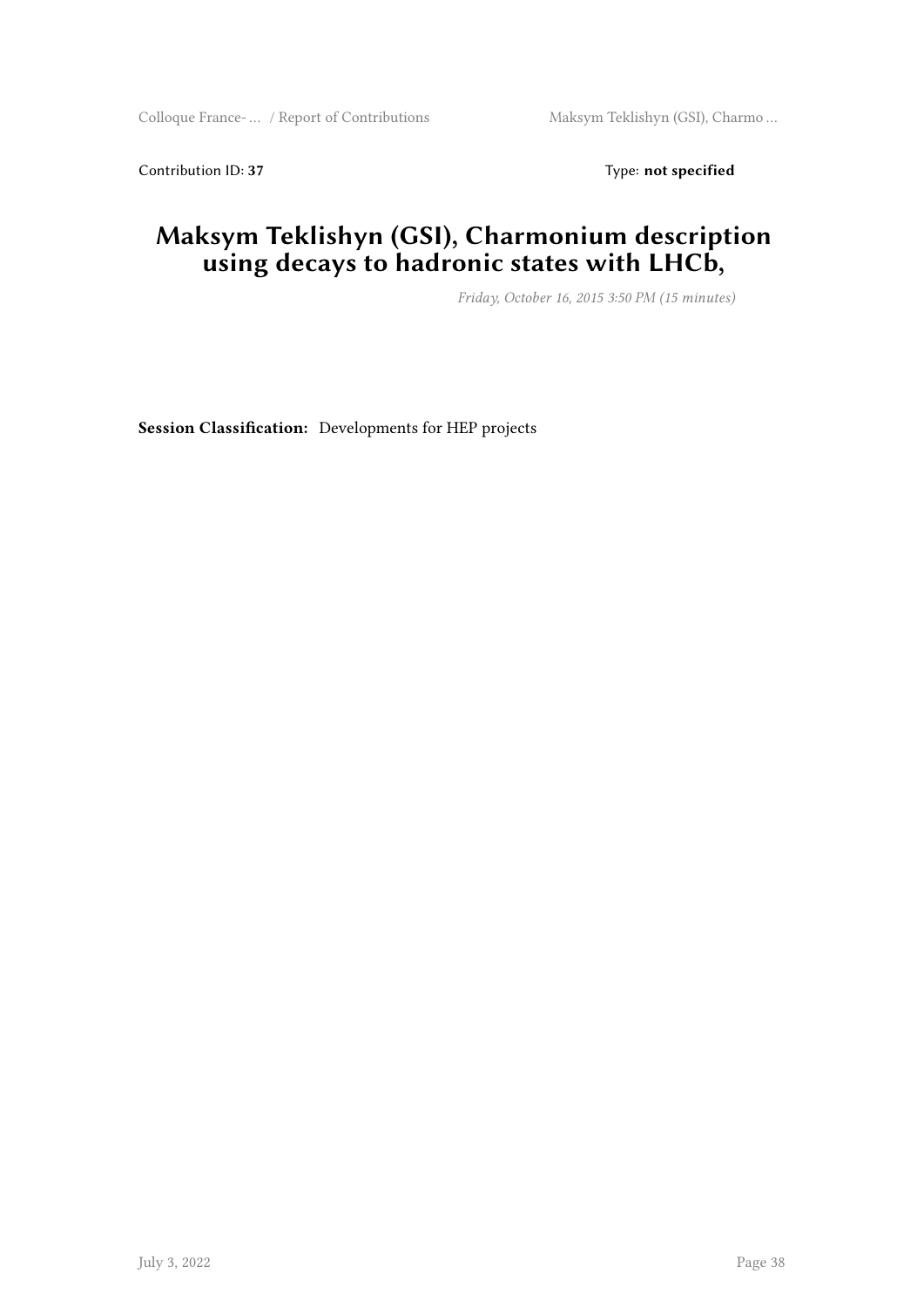Colloque France- … / Report of Contributions Stephane Monteil (LPC-Clermont), …

Contribution ID: 38 Type: **not specified** 

## **Stephane Monteil (LPC-Clermont), FCC**

*Friday, October 16, 2015 4:05 PM (15 minutes)*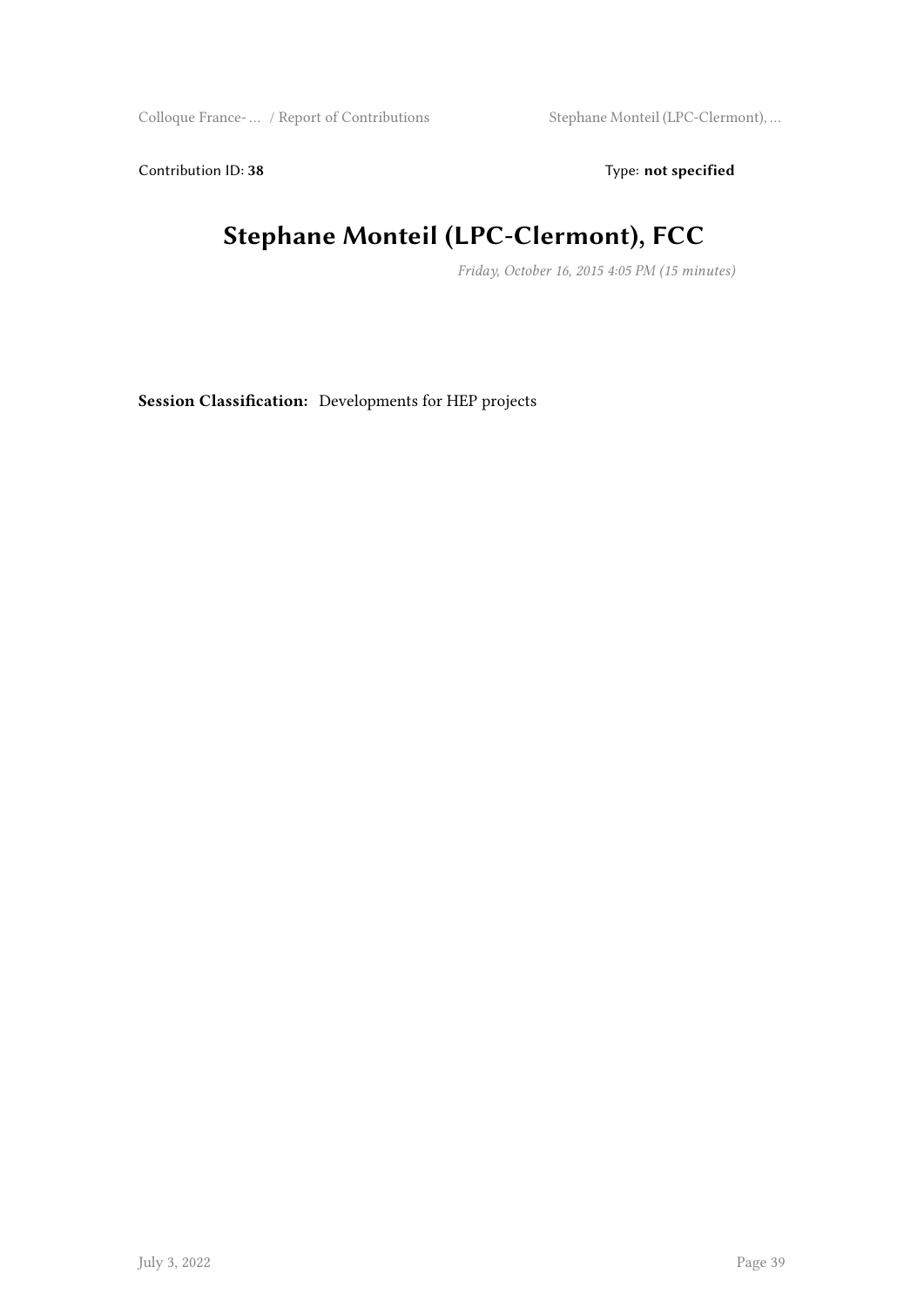Colloque France- … / Report of Contributions Emi Kou (LAL), Flavour Physics at …

Contribution ID: 39 Type: **not specified** 

## **Emi Kou (LAL), Flavour Physics at SuperBelle**

*Friday, October 16, 2015 4:20 PM (15 minutes)*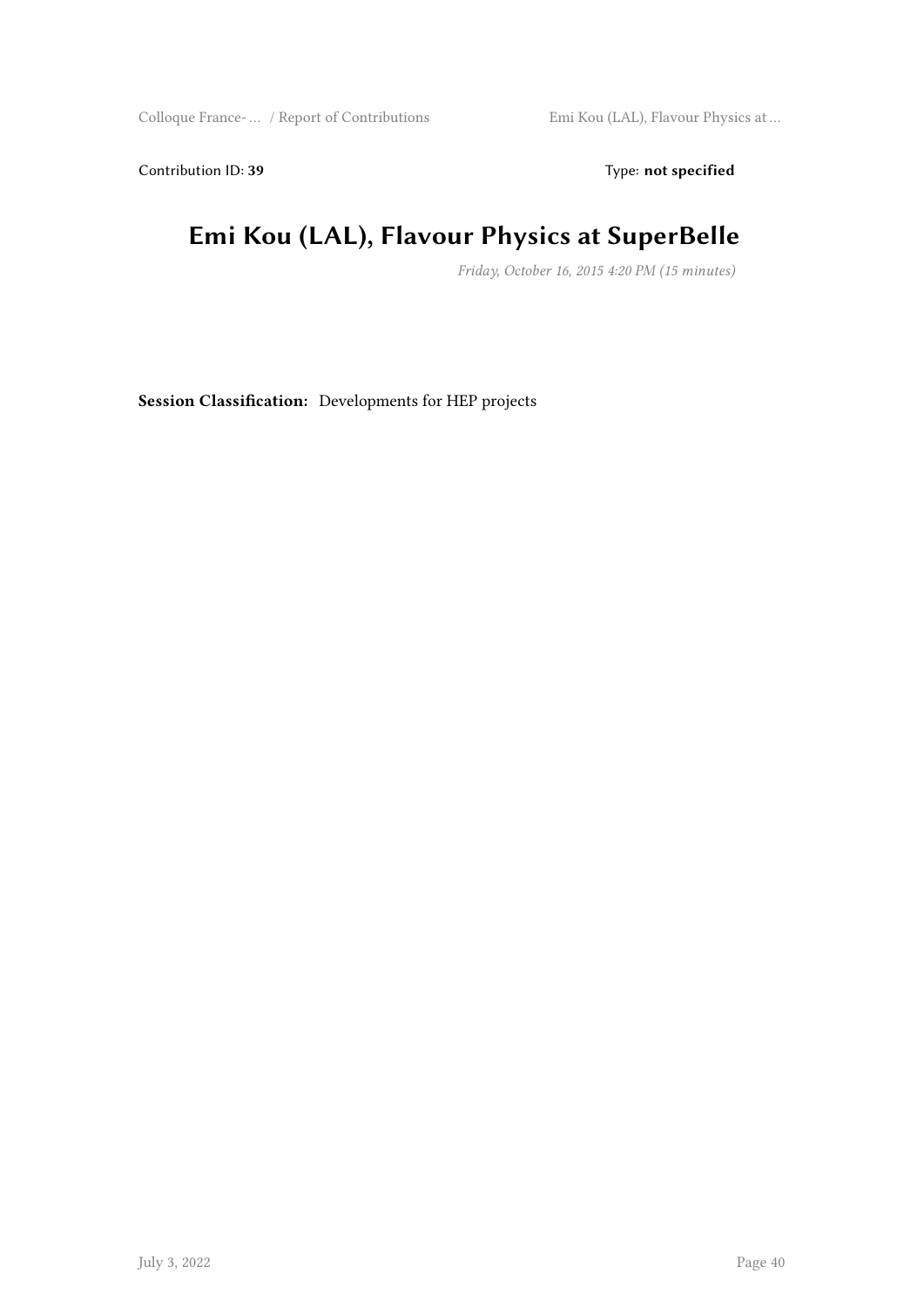Contribution ID: 40 **Type:** not specified

## **Mathieu Bongrand (LAL), SOLID**

*Friday, October 16, 2015 5:05 PM (15 minutes)*

**Session Classification:** Neutrino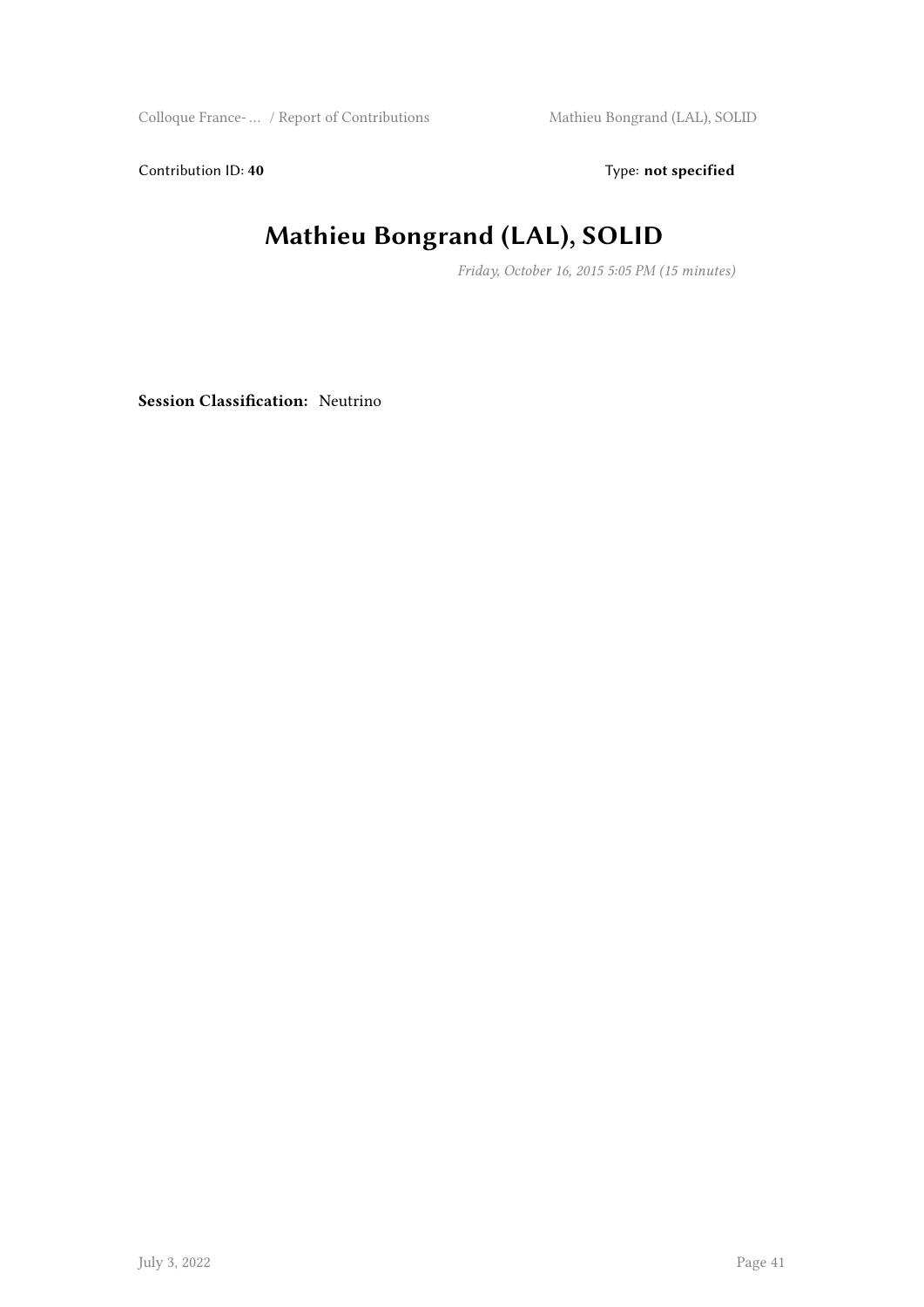Contribution ID: 42 Type: **not specified** 

#### **Fedor Danevich (KINR), Instrumentation for double beta decay experiments**

*Friday, October 16, 2015 5:20 PM (15 minutes)*

**Session Classification:** Neutrino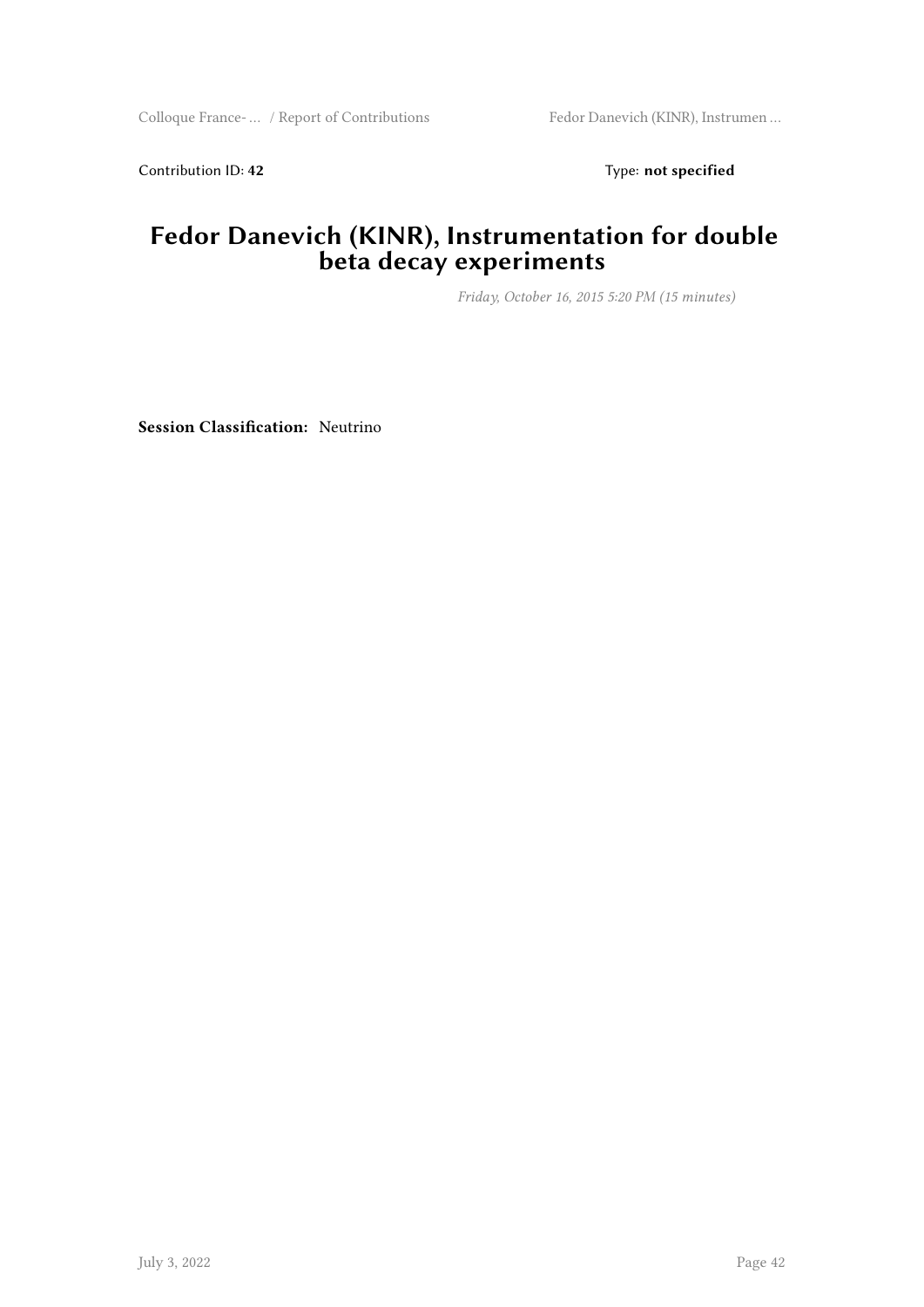Contribution ID: 43 Type: **not specified** 

## **Discussion**

*Thursday, October 15, 2015 12:30 PM (15 minutes)*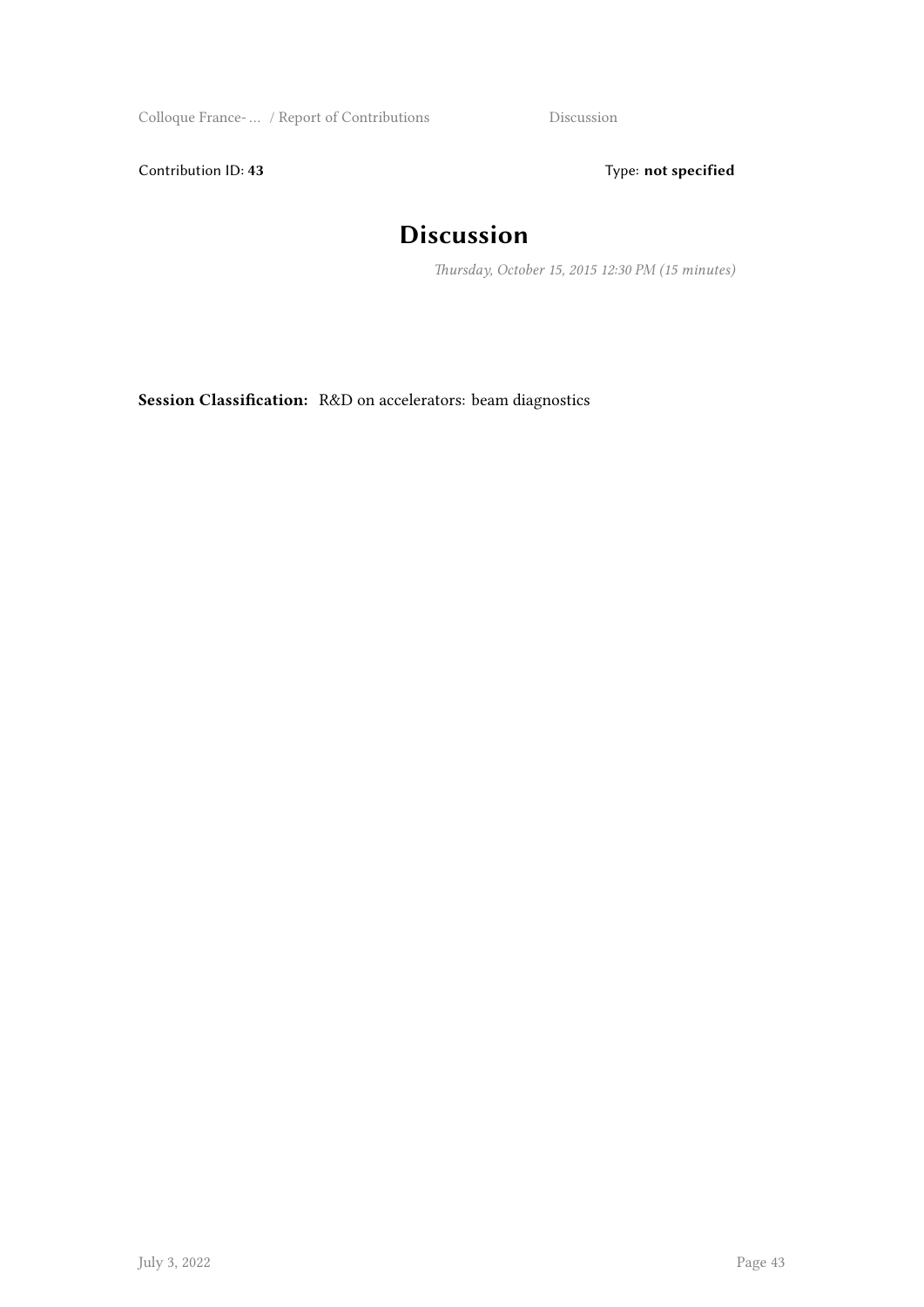Contribution ID: 44 Type: **not specified** 

## **Discussion**

*Thursday, October 15, 2015 2:50 PM (15 minutes)*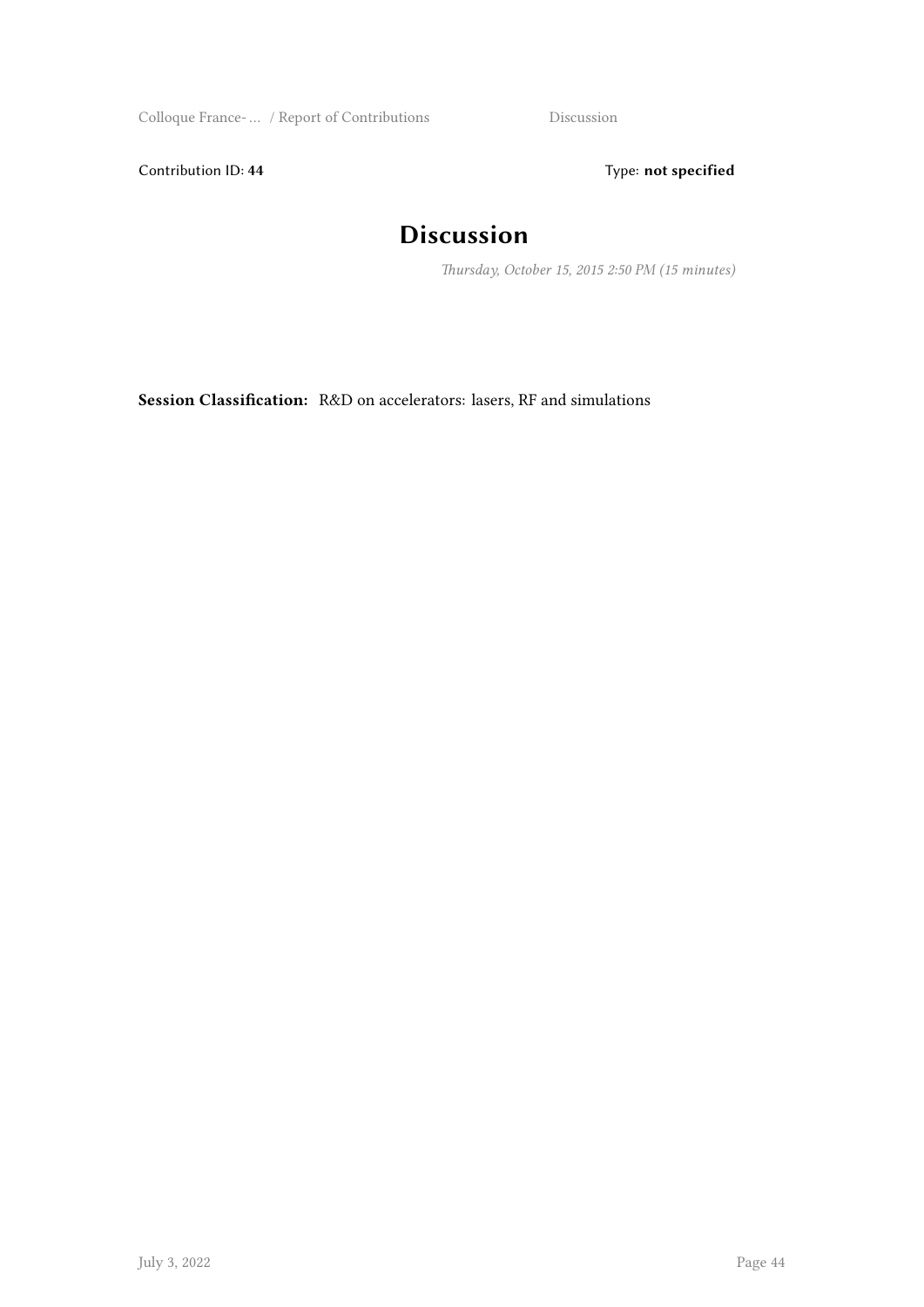Contribution ID: 45 Type: **not specified** 

#### **Giulia Hull (IPNO), R&D on scintillating materials for Nuclear Physics**

*Thursday, October 15, 2015 3:45 PM (15 minutes)*

**Session Classification:** Nuclear Physics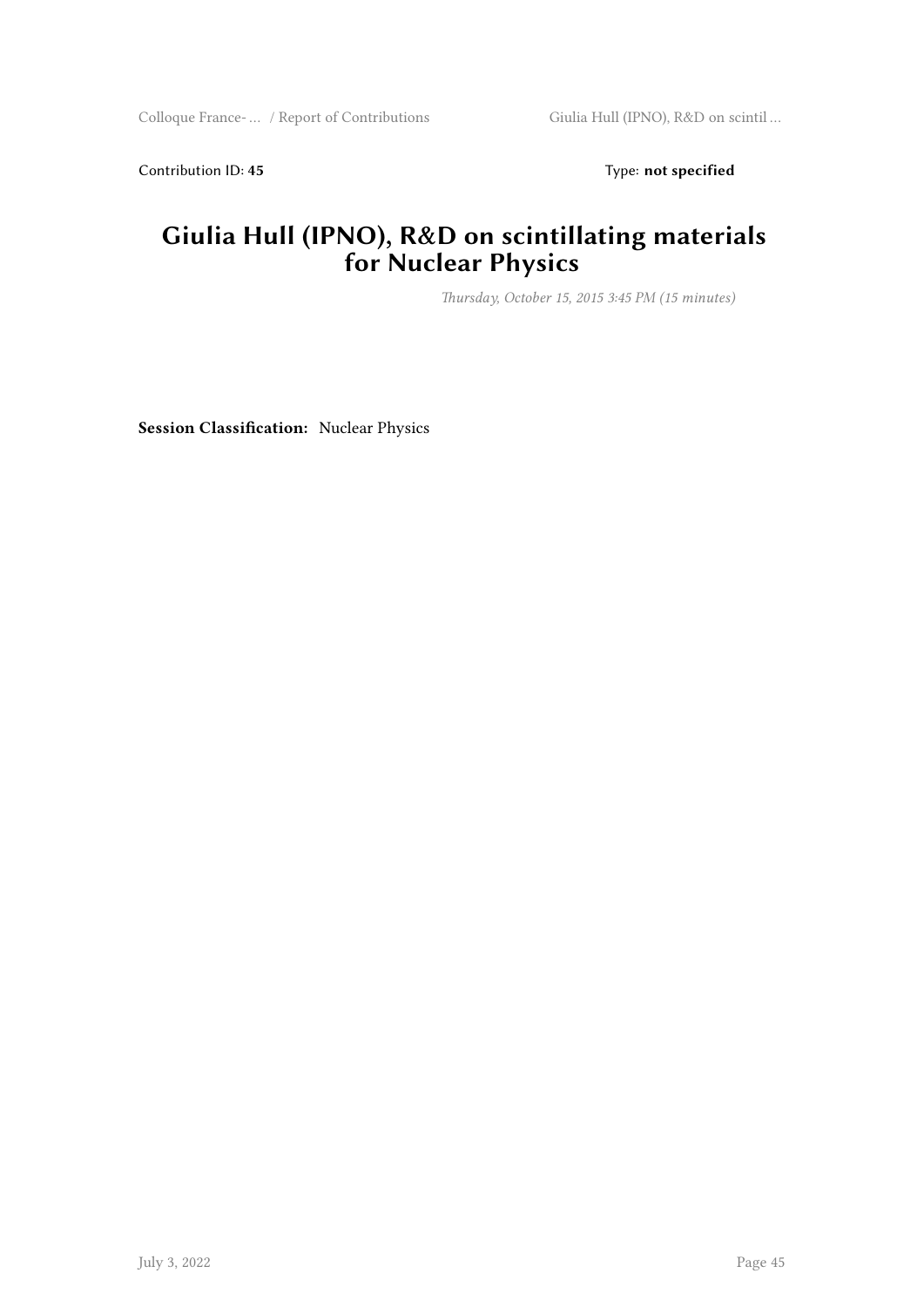Contribution ID: 46 Type: **not specified** 

## **Discussion**

*Thursday, October 15, 2015 4:00 PM (15 minutes)*

**Session Classification:** Nuclear Physics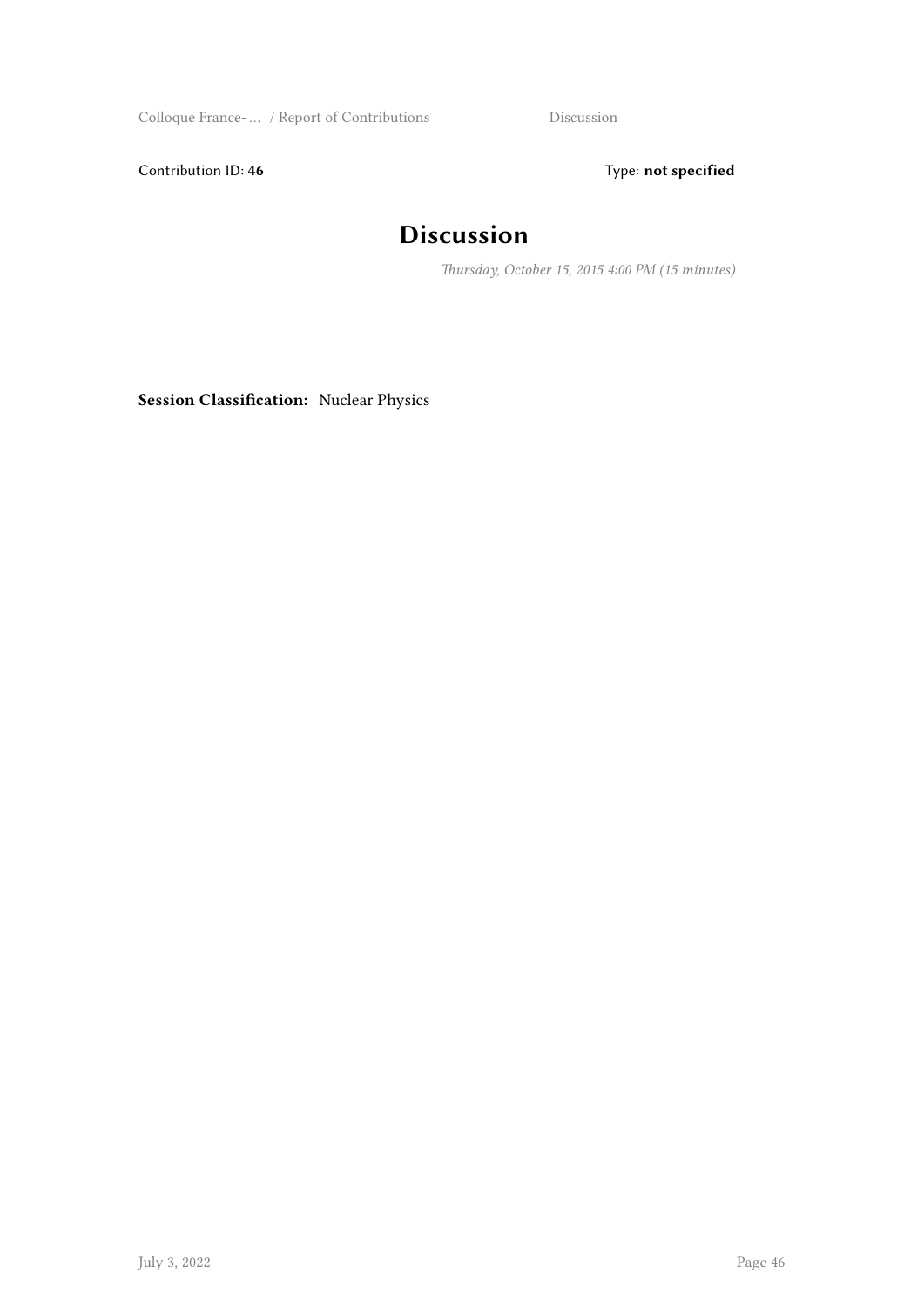Contribution ID: 47 Type: **not specified** 

## **Discussion**

*Thursday, October 15, 2015 6:00 PM (15 minutes)*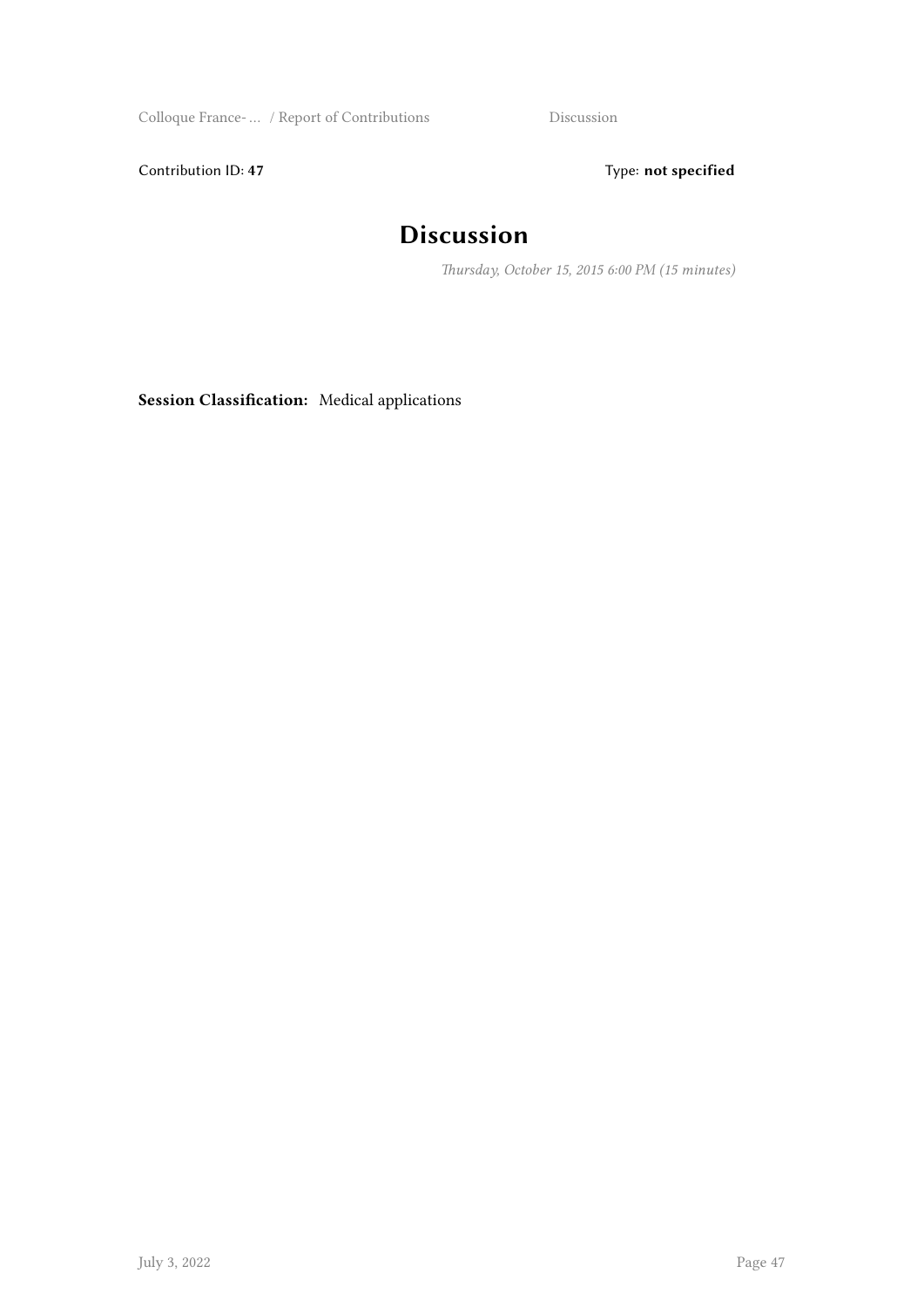Contribution ID: 48 Type: **not specified** 

## **Discussion**

*Friday, October 16, 2015 11:45 AM (15 minutes)*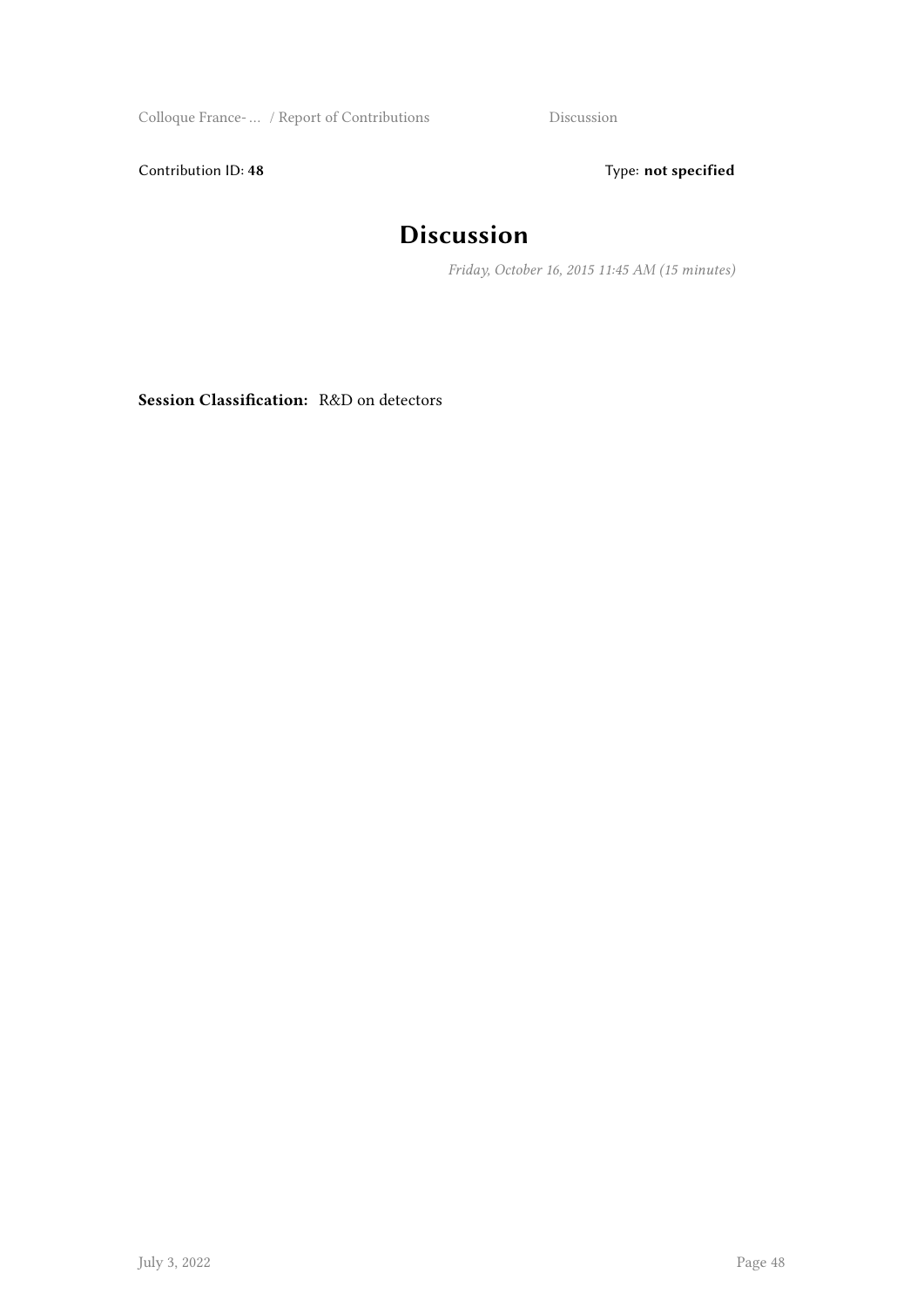Contribution ID: 49 Type: **not specified** 

## **Discussion**

*Friday, October 16, 2015 4:50 PM (15 minutes)*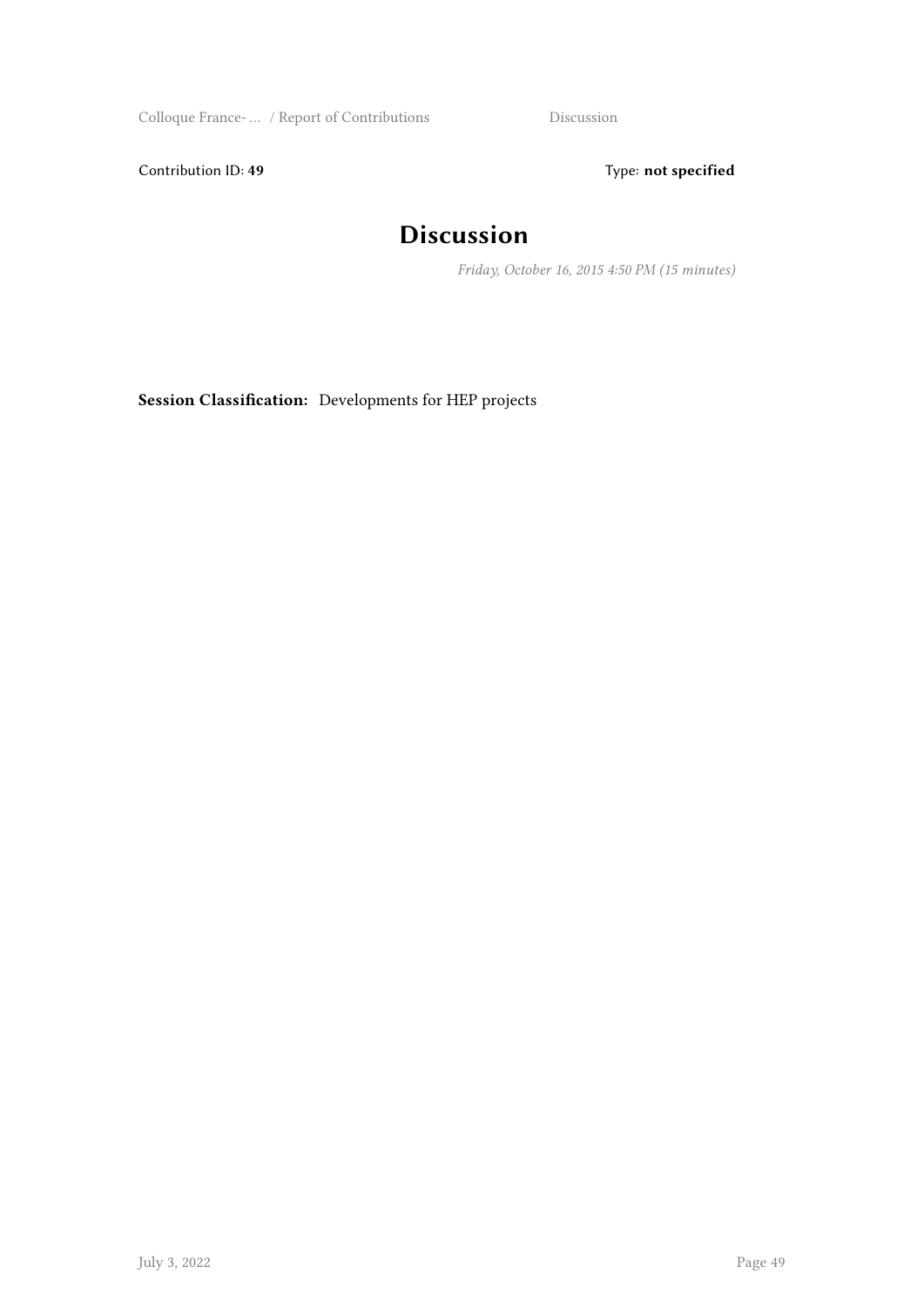Contribution ID: 50 Type: not specified

## **Discussion**

*Friday, October 16, 2015 5:35 PM (15 minutes)*

**Session Classification:** Neutrino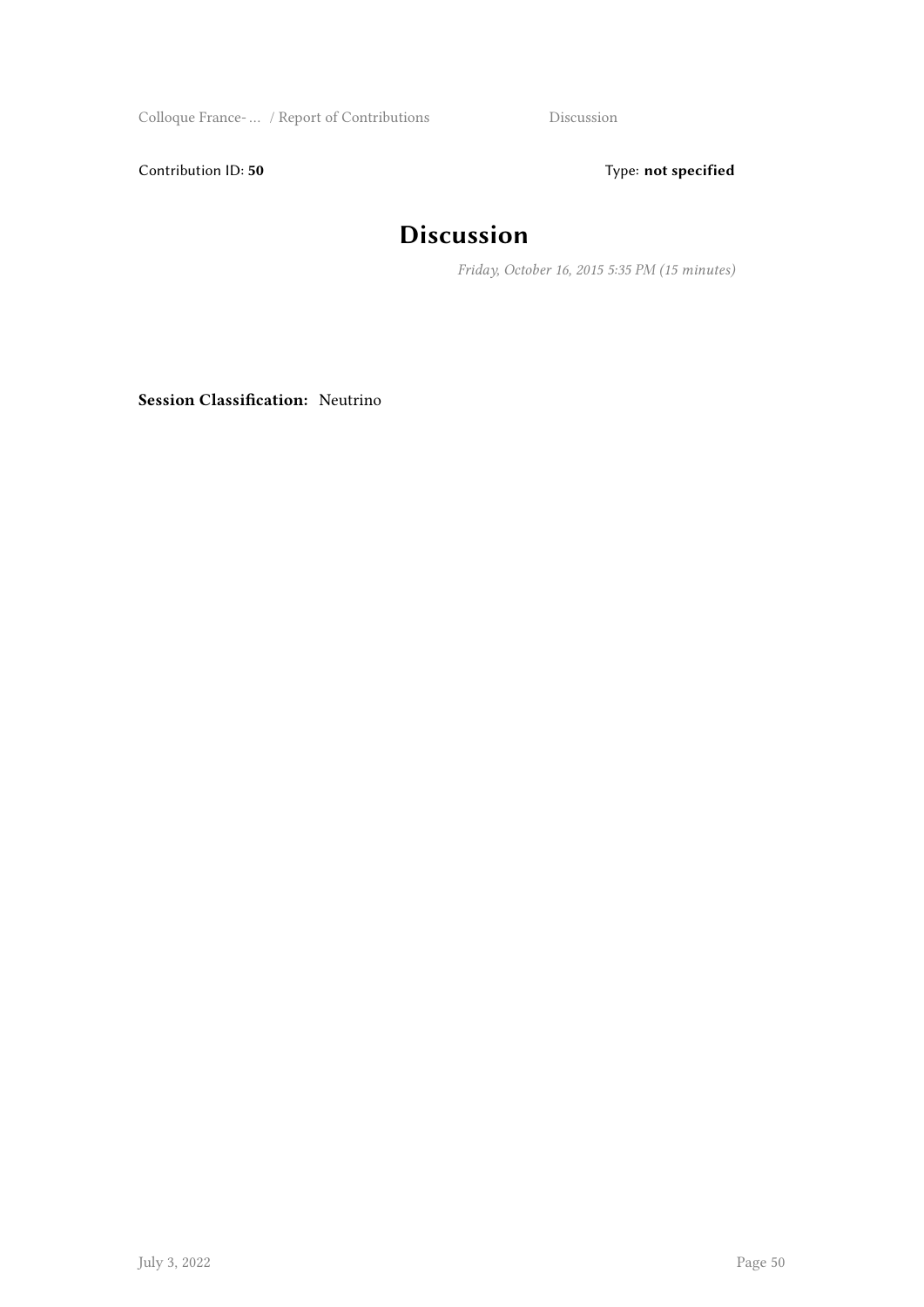Colloque France- ... / Report of Contributions Denys Poda (CSNSM), Molybdenu ...

Contribution ID: 51 Type: **not specified** 

#### **Denys Poda (CSNSM), Molybdenum containing scintillating bolometers for double beta decay search (LUMINEU program)**

*Friday, October 16, 2015 11:30 AM (15 minutes)*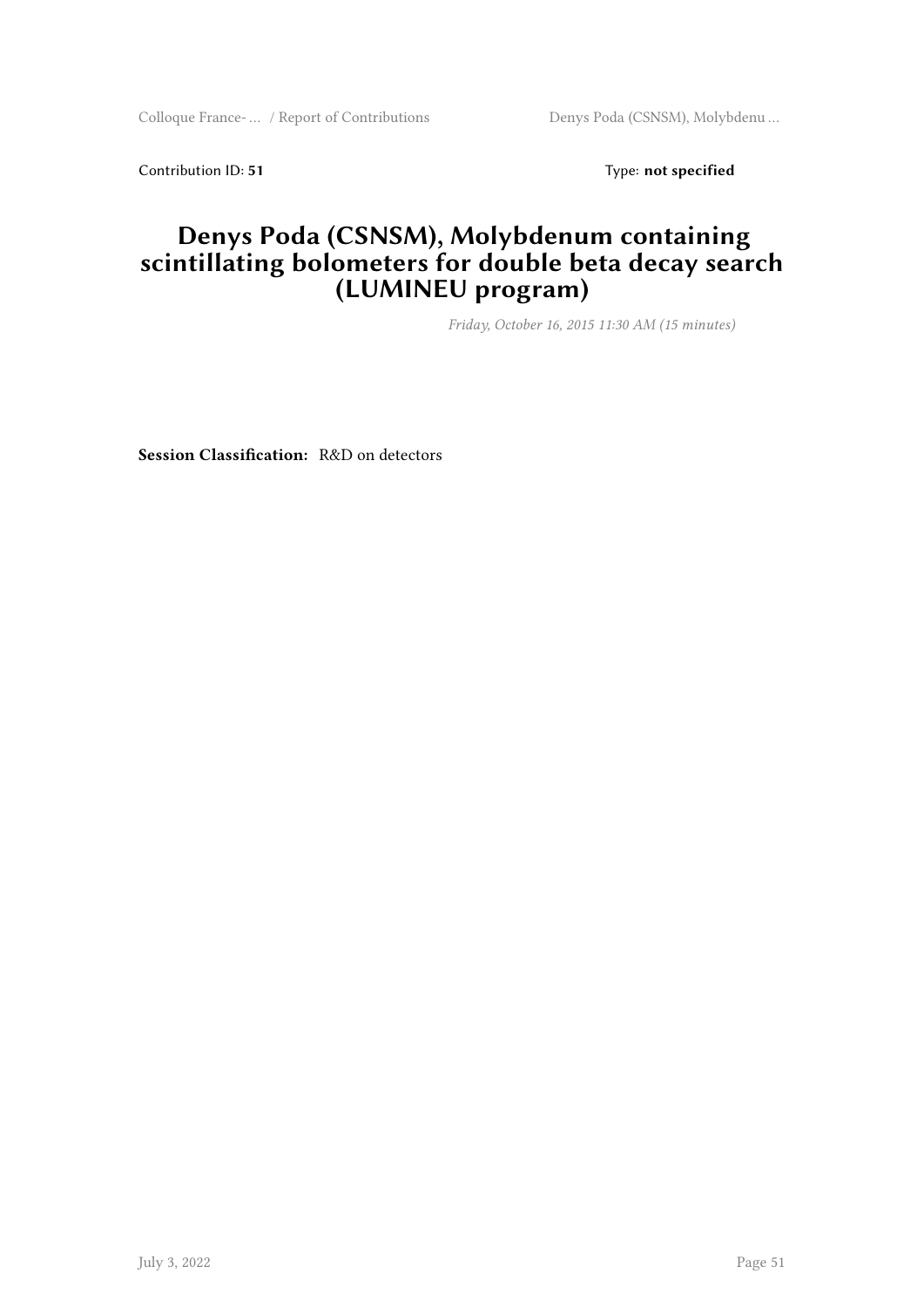Contribution ID: 52 Type: **not specified** 

## **François Le Diberder (LAL), Flavour Physics at ILC**

*Friday, October 16, 2015 4:35 PM (15 minutes)*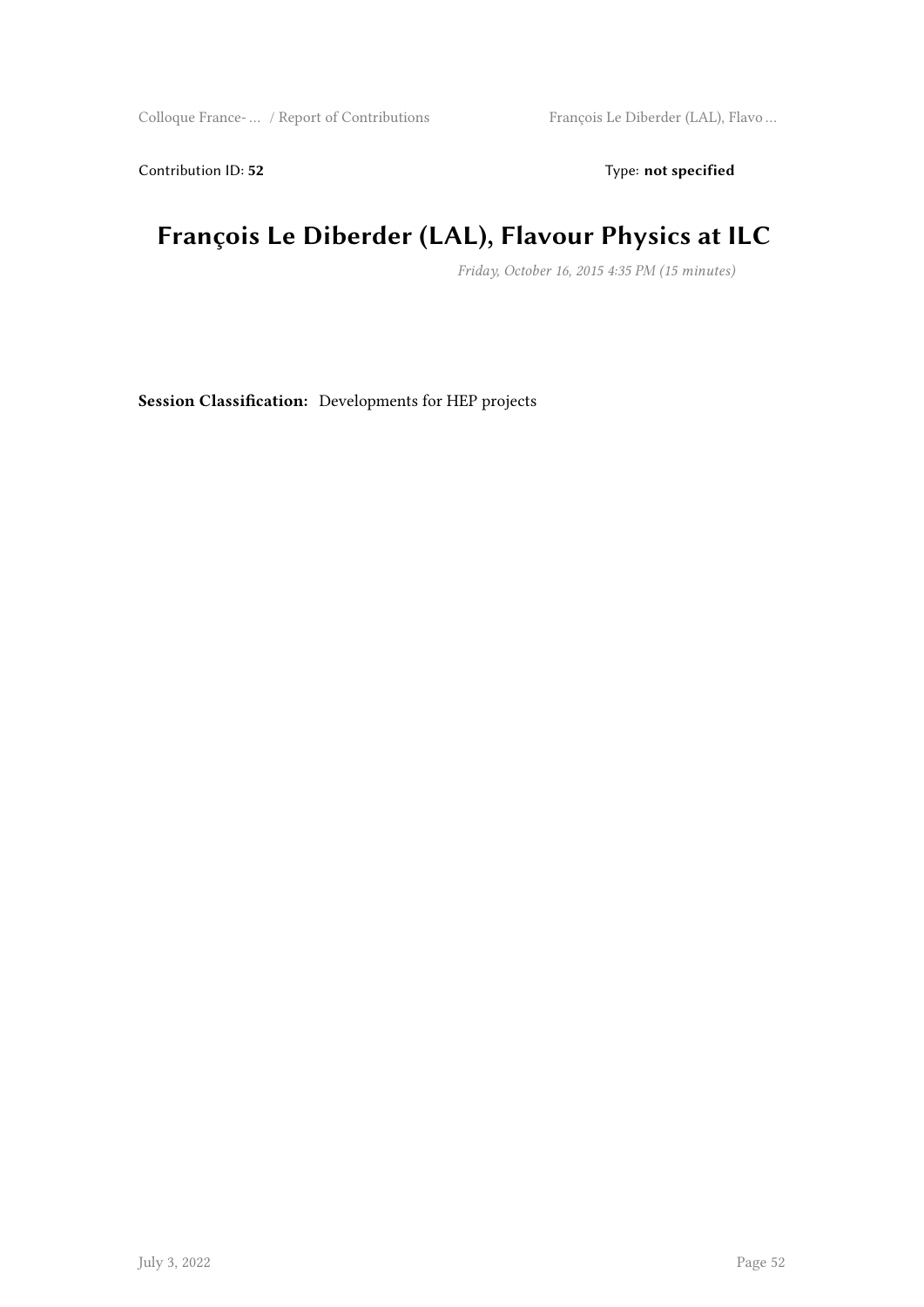Contribution ID: 53 Type: **not specified** 

#### **Alexander V. Shchagin (KIPT), Production and applications of X-rays emitted by relativistic particles**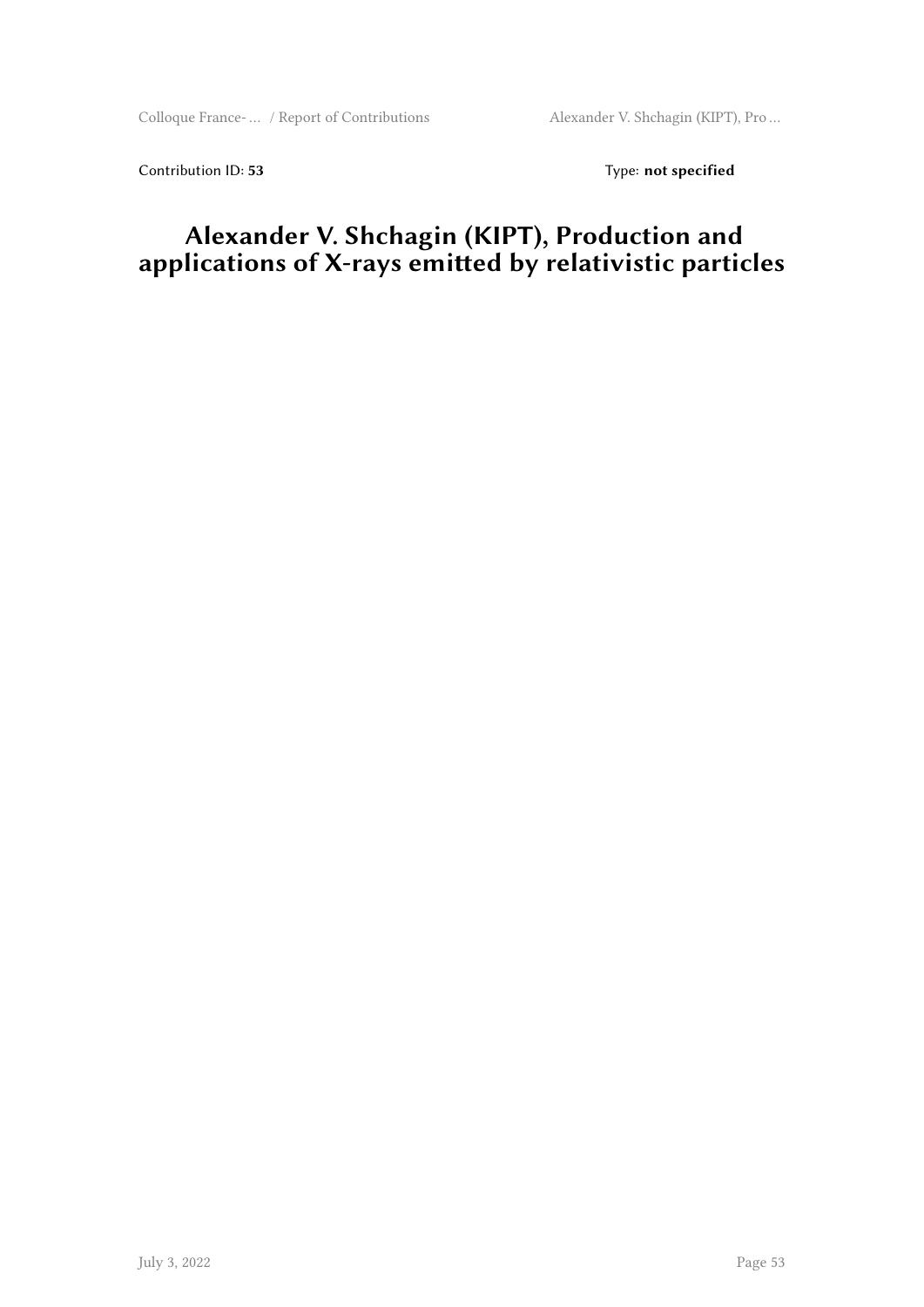Contribution ID: 55 Type: **not specified** 

#### **Oleksiy Fomin (KIPT and KNU), Qausireflection of relativistic charged particle beam by a thin crystal**

*Thursday, October 15, 2015 10:15 AM (10 minutes)*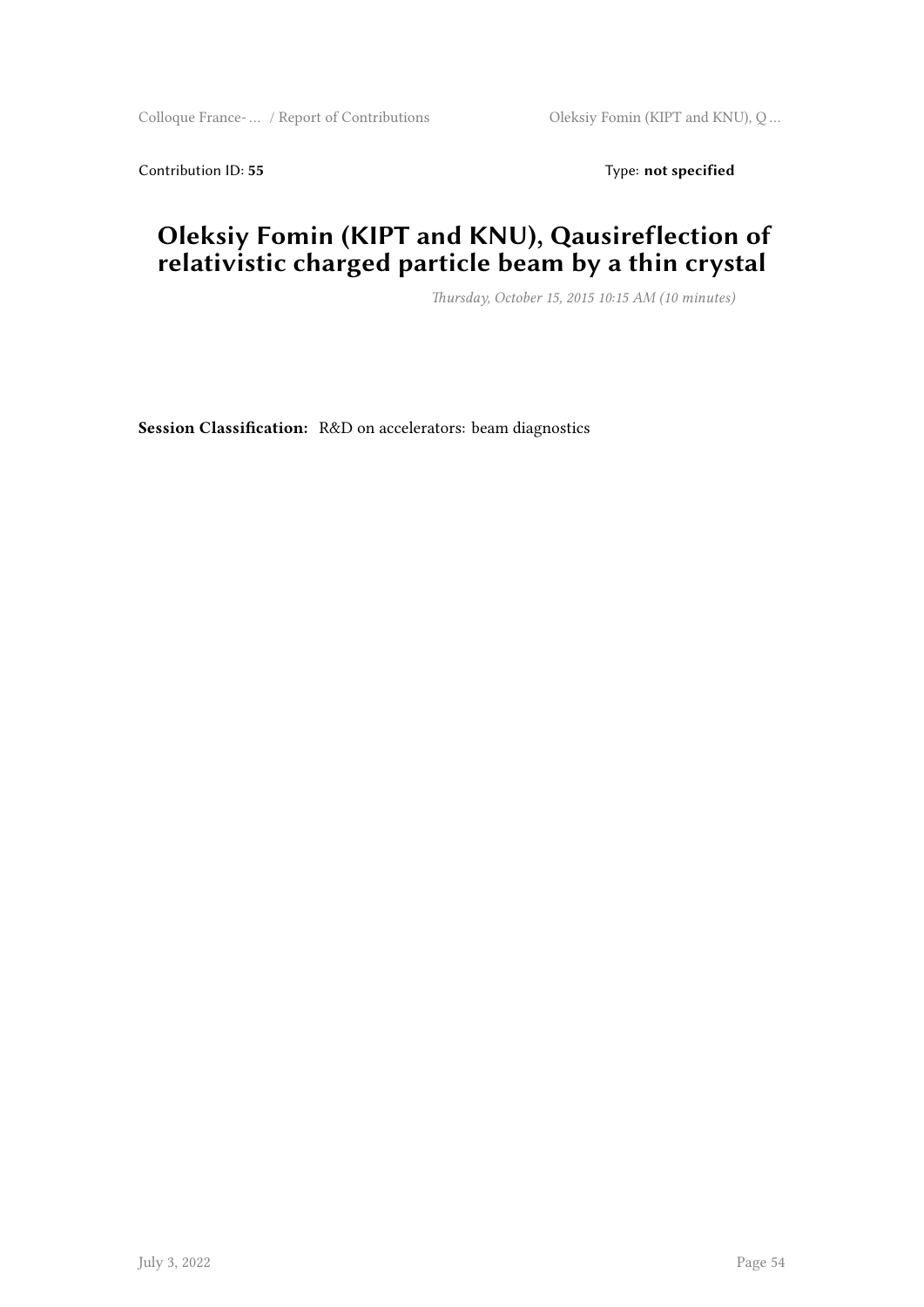Colloque France- ... / Report of Contributions Alexander V. Shchagin (KIPT), Pro ...

Contribution ID: 56 Type: **not specified** 

#### **Alexander V. Shchagin (KIPT), Production and applications of X-rays emitted by relativistic particles**

*Thursday, October 15, 2015 11:40 AM (15 minutes)*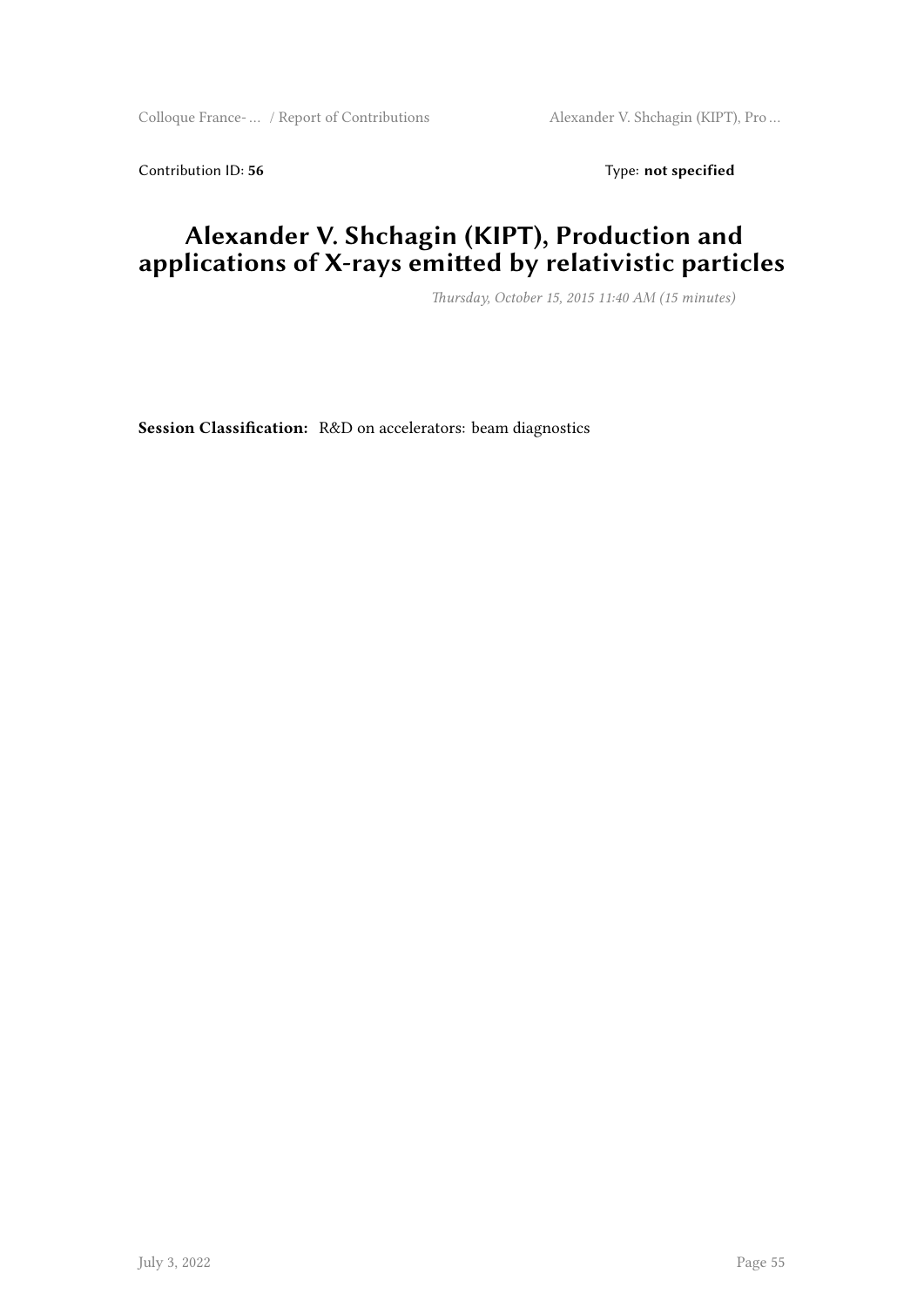Contribution ID: 57 Type: **not specified** 

#### **Slava Sharyy (IRFU), Development of the innovative detectors for PET at IRFU**

*Friday, October 16, 2015 2:00 PM (15 minutes)*